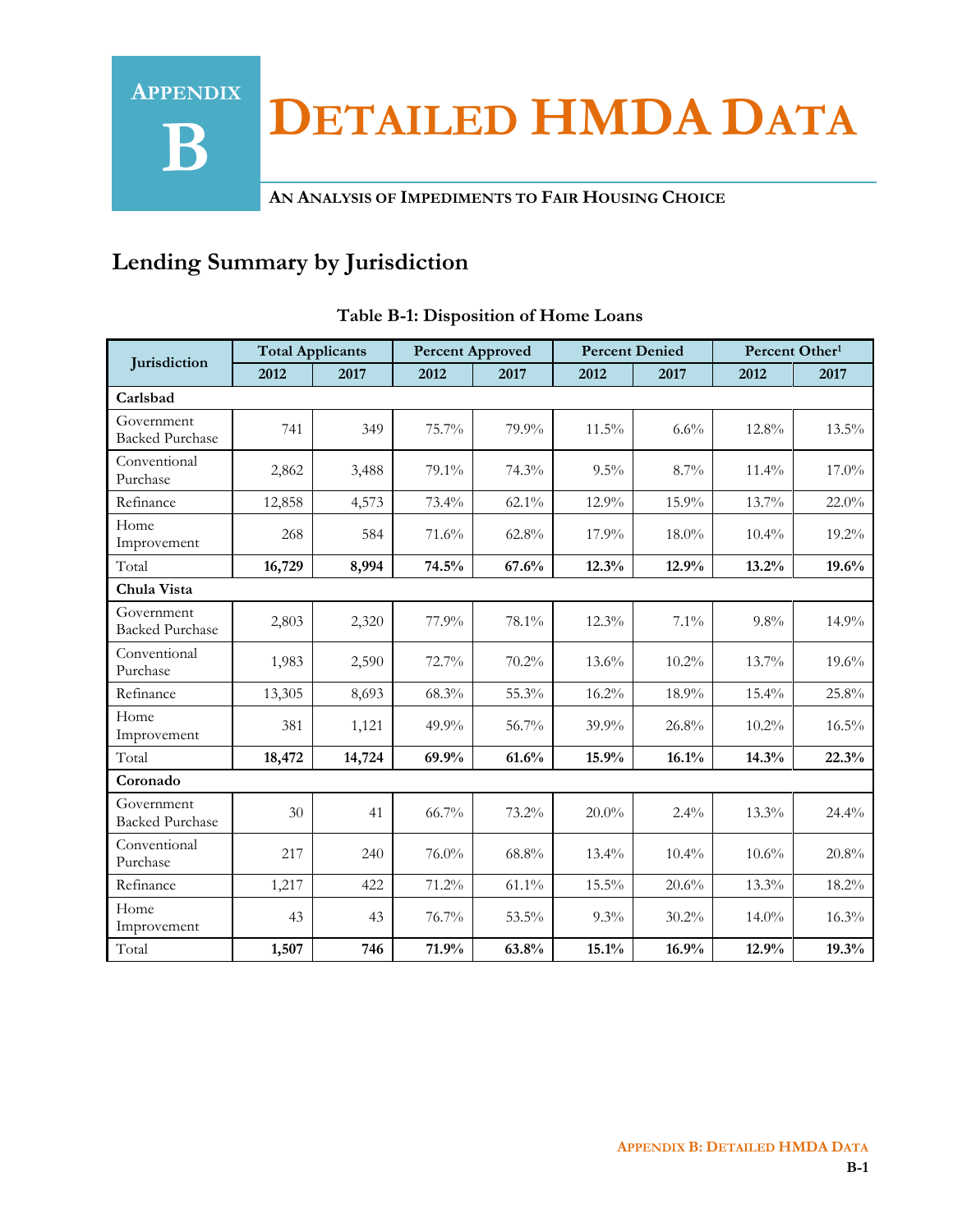|                                      | <b>Total Applicants</b> |       | <b>Percent Approved</b> |          | <b>Percent Denied</b> |          | Percent Other <sup>1</sup> |          |
|--------------------------------------|-------------------------|-------|-------------------------|----------|-----------------------|----------|----------------------------|----------|
| Jurisdiction                         | 2012                    | 2017  | 2012                    | 2017     | 2012                  | 2017     | 2012                       | 2017     |
| Del Mar                              |                         |       |                         |          |                       |          |                            |          |
| Government<br><b>Backed Purchase</b> | 6                       | 5     | 83.3%                   | $80.0\%$ | $0.0\%$               | $20.0\%$ | 16.7%                      | $0.0\%$  |
| Conventional<br>Purchase             | 192                     | 197   | $72.4\%$                | 70.1%    | $11.5\%$              | 10.2%    | 16.1%                      | 19.8%    |
| Refinance                            | 1,097                   | 327   | 71.8%                   | 57.5%    | 14.8%                 | $18.0\%$ | 13.4%                      | 24.5%    |
| Home<br>Improvement                  | 23                      | 46    | 56.5%                   | 60.9%    | $13.0\%$              | 21.7%    | $30.4\%$                   | $17.4\%$ |
| Total                                | 1,318                   | 575   | 71.7%                   | 62.3%    | 14.2%                 | 15.7%    | 14.1%                      | 22.1%    |
| El Cajon                             |                         |       |                         |          |                       |          |                            |          |
| Government<br><b>Backed Purchase</b> | 664                     | 724   | 75.3%                   | 76.1%    | 9.5%                  | $8.8\%$  | 15.2%                      | 15.1%    |
| Conventional<br>Purchase             | 744                     | 1,448 | $72.3\%$                | 70.4%    | $14.4\%$              | 13.3%    | 13.3%                      | 16.3%    |
| Refinance                            | 5,224                   | 3,119 | 70.7%                   | 59.4%    | 15.3%                 | 17.4%    | 14.1%                      | 23.1%    |
| Home<br>Improvement                  | 207                     | 389   | 63.3%                   | 59.6%    | 30.4%                 | 23.9%    | 6.3%                       | $16.5\%$ |
| Total                                | 6,839                   | 5,680 | 71.1%                   | 64.4%    | 15.1%                 | 15.7%    | 13.8%                      | 19.9%    |
| Encinitas                            |                         |       |                         |          |                       |          |                            |          |
| Government<br><b>Backed Purchase</b> | 184                     | 77    | 73.4%                   | 70.1%    | $12.5\%$              | 3.9%     | 14.1%                      | $26.0\%$ |
| Conventional<br>Purchase             | 1,380                   | 1,529 | 75.7%                   | 70.7%    | 9.6%                  | $10.0\%$ | 14.7%                      | 19.3%    |
| Refinance                            | 7,671                   | 2,633 | 72.5%                   | 61.5%    | 12.8%                 | 17.3%    | 14.7%                      | 21.3%    |
| Home<br>Improvement                  | 165                     | 317   | 71.5%                   | 61.5%    | 15.8%                 | 17.4%    | 12.7%                      | 21.1%    |
| Total                                | 9,400                   | 4,556 | 73.0%                   | 64.7%    | 12.4%                 | 14.6%    | 14.7%                      | 20.7%    |
| Escondido                            |                         |       |                         |          |                       |          |                            |          |
| Government<br><b>Backed Purchase</b> | 1,062                   | 1,131 | 75.0%                   | 75.2%    | 12.2%                 | 9.7%     | 12.7%                      | 15.1%    |
| Conventional<br>Purchase             | 1,314                   | 2,335 | 76.4%                   | $71.2\%$ | $12.0\%$              | $9.8\%$  | 11.6%                      | $19.0\%$ |
| Refinance                            | 8,049                   | 4,415 | $69.5\%$                | 55.1%    | $16.0\%$              | 18.3%    | 14.4%                      | 26.6%    |
| Home<br>Improvement                  | 205                     | 545   | 46.8%                   | 55.0%    | 38.0%                 | 27.0%    | $15.1\%$                   | $18.0\%$ |
| Total                                | 10,630                  | 8,426 | $70.5\%$                | 62.2%    | $15.6\%$              | 15.3%    | 13.9%                      | 22.4%    |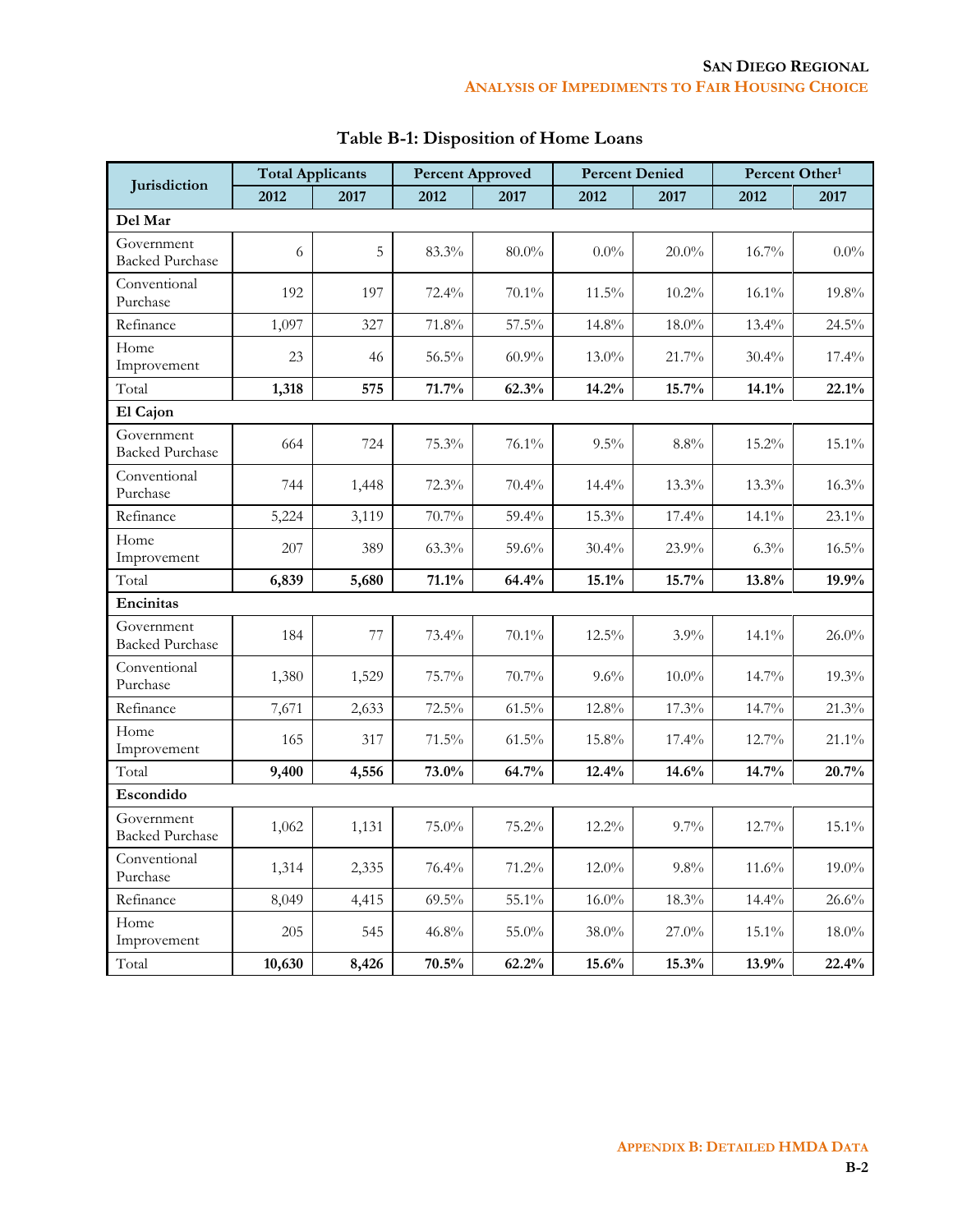|                                      | <b>Total Applicants</b> |       | <b>Percent Approved</b> |          | <b>Percent Denied</b> |          | Percent Other <sup>1</sup> |       |
|--------------------------------------|-------------------------|-------|-------------------------|----------|-----------------------|----------|----------------------------|-------|
| Jurisdiction                         | 2012                    | 2017  | 2012                    | 2017     | 2012                  | 2017     | 2012                       | 2017  |
| <b>Imperial Beach</b>                |                         |       |                         |          |                       |          |                            |       |
| Government<br><b>Backed Purchase</b> | 118                     | 277   | 70.3%                   | 72.6%    | 15.3%                 | 7.2%     | $14.4\%$                   | 20.2% |
| Conventional<br>Purchase             | 191                     | 365   | $68.6\%$                | 64.4%    | 15.2%                 | 13.2%    | 16.2%                      | 22.5% |
| Refinance                            | 1,102                   | 611   | 62.9%                   | 55.2%    | 21.4%                 | 20.3%    | 15.7%                      | 24.5% |
| Home<br>Improvement                  | 46                      | 82    | $65.2\%$                | 57.3%    | $28.3\%$              | 26.8%    | $6.5\%$                    | 15.9% |
| Total                                | 1,457                   | 1,335 | 64.3%                   | 61.4%    | 20.3%                 | $16.0\%$ | 15.4%                      | 22.5% |
| La Mesa                              |                         |       |                         |          |                       |          |                            |       |
| Government<br><b>Backed Purchase</b> | 411                     | 371   | 74.5%                   | 77.9%    | $14.4\%$              | $7.8\%$  | $11.2\%$                   | 14.3% |
| Conventional<br>Purchase             | 672                     | 910   | 77.7%                   | 77.9%    | $8.2\%$               | $6.7\%$  | $14.1\%$                   | 15.4% |
| Refinance                            | 4,003                   | 1,902 | 73.2%                   | 62.3%    | 14.3%                 | 15.5%    | 12.5%                      | 22.3% |
| Home<br>Improvement                  | 111                     | 263   | 73.9%                   | $63.9\%$ | $18.0\%$              | 18.3%    | $8.1\%$                    | 17.9% |
| Total                                | 5,197                   | 3,446 | 73.9%                   | 68.2%    | 13.6%                 | 12.5%    | 12.5%                      | 19.3% |
| <b>Lemon Grove</b>                   |                         |       |                         |          |                       |          |                            |       |
| Government<br><b>Backed Purchase</b> | 437                     | 409   | 73.9%                   | 74.6%    | $14.4\%$              | 8.3%     | 11.7%                      | 17.1% |
| Conventional<br>Purchase             | 322                     | 507   | 71.1%                   | 73.6%    | 14.9%                 | 5.9%     | $14.0\%$                   | 20.5% |
| Refinance                            | 2,161                   | 1,742 | 68.7%                   | 56.9%    | 17.3%                 | 16.5%    | $14.0\%$                   | 26.5% |
| Home<br>Improvement                  | 81                      | 214   | 43.2%                   | 59.3%    | $43.2\%$              | $25.2\%$ | $13.6\%$                   | 15.4% |
| Total                                | 3,001                   | 2,872 | 69.0%                   | 62.6%    | 17.3%                 | 14.1%    | 13.7%                      | 23.3% |
| <b>National City</b>                 |                         |       |                         |          |                       |          |                            |       |
| Government<br><b>Backed Purchase</b> | 352                     | 314   | $69.0\%$                | 74.8%    | 16.8%                 | 11.5%    | 14.2%                      | 13.7% |
| Conventional<br>Purchase             | 209                     | 360   | 72.7%                   | $67.5\%$ | 12.9%                 | 11.9%    | 14.4%                      | 20.6% |
| Refinance                            | 1,641                   | 1,406 | 64.1%                   | 52.4%    | 20.2%                 | 20.2%    | 15.7%                      | 27.4% |
| Home<br>Improvement                  | 69                      | 194   | 52.2%                   | $50.5\%$ | $36.2\%$              | 27.8%    | 11.6%                      | 21.6% |
| Total                                | 2,271                   | 2,274 | 65.3%                   | 57.7%    | 19.5%                 | 18.3%    | 15.2%                      | 23.9% |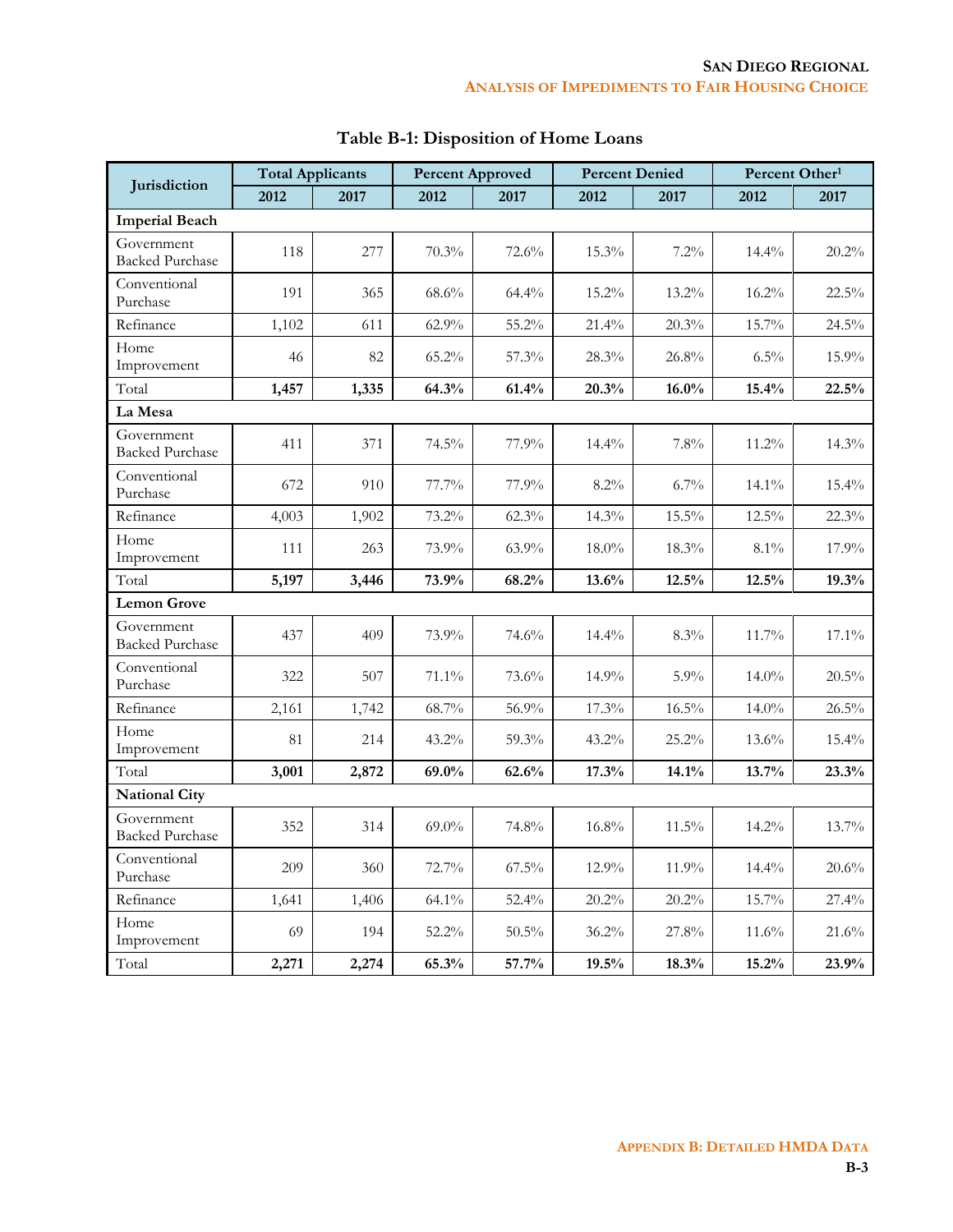|                                      | <b>Total Applicants</b> |        | <b>Percent Approved</b> |          | <b>Percent Denied</b> |          | Percent Other <sup>1</sup> |          |
|--------------------------------------|-------------------------|--------|-------------------------|----------|-----------------------|----------|----------------------------|----------|
| Jurisdiction                         | 2012                    | 2017   | 2012                    | 2017     | 2012                  | 2017     | 2012                       | 2017     |
| Oceanside                            |                         |        |                         |          |                       |          |                            |          |
| Government<br><b>Backed Purchase</b> | 1,260                   | 1,232  | 76.8%                   | 78.2%    | 12.9%                 | 6.6%     | 10.3%                      | 15.3%    |
| Conventional<br>Purchase             | 1,809                   | 2,722  | 76.9%                   | 71.5%    | $10.5\%$              | 10.2%    | $12.5\%$                   | 18.3%    |
| Refinance                            | 10,164                  | 5,346  | 68.8%                   | 57.9%    | 15.8%                 | 17.7%    | 15.5%                      | 24.4%    |
| Home<br>Improvement                  | 253                     | 665    | $56.5\%$                | $62.0\%$ | 32.8%                 | $20.0\%$ | $10.7\%$                   | $18.0\%$ |
| Total                                | 13,486                  | 9,965  | 70.4%                   | 64.4%    | 15.1%                 | 14.4%    | 14.5%                      | 21.2%    |
| Poway                                |                         |        |                         |          |                       |          |                            |          |
| Government<br><b>Backed Purchase</b> | 295                     | 194    | 75.9%                   | 75.3%    | 7.5%                  | $9.8\%$  | 16.6%                      | 14.9%    |
| Conventional<br>Purchase             | 898                     | 1,229  | 78.1%                   | 73.2%    | $9.9\%$               | $9.1\%$  | $12.0\%$                   | 17.7%    |
| Refinance                            | 6,419                   | 2,021  | 75.9%                   | 63.6%    | 11.7%                 | 14.6%    | $12.4\%$                   | 21.8%    |
| Home<br>Improvement                  | 153                     | 253    | 77.1%                   | $63.6\%$ | 13.7%                 | 21.3%    | $9.2\%$                    | $15.0\%$ |
| Total                                | 7,765                   | 3,697  | 76.2%                   | 67.4%    | 11.4%                 | $13.0\%$ | 12.4%                      | 19.6%    |
| San Diego                            |                         |        |                         |          |                       |          |                            |          |
| Government<br><b>Backed Purchase</b> | 6,165                   | 5,098  | 72.9%                   | $76.5\%$ | $13.6\%$              | $7.0\%$  | 13.5%                      | 16.5%    |
| Conventional<br>Purchase             | 14,246                  | 18,796 | 75.8%                   | 73.0%    | $10.6\%$              | 8.9%     | $13.5\%$                   | $18.1\%$ |
| Refinance                            | 79,276                  | 33,887 | 71.6%                   | 57.6%    | $14.6\%$              | 18.1%    | 13.8%                      | 24.3%    |
| Home<br>Improvement                  | 2,010                   | 4,388  | $62.5\%$                | 59.8%    | $28.0\%$              | 22.7%    | $9.5\%$                    | 17.5%    |
| Total                                | 101,697                 | 62,169 | 72.1%                   | 63.9%    | 14.3%                 | 14.8%    | 13.6%                      | 21.3%    |
| San Marcos                           |                         |        |                         |          |                       |          |                            |          |
| Government<br><b>Backed Purchase</b> | 752                     | 604    | 74.5%                   | 73.2%    | 12.0%                 | 10.9%    | 13.6%                      | 15.9%    |
| Conventional<br>Purchase             | 1,721                   | 2,486  | 78.2%                   | 72.8%    | 11.9%                 | 9.4%     | $9.9\%$                    | 17.7%    |
| Refinance                            | 7,351                   | 3,431  | 71.4%                   | 59.3%    | $14.0\%$              | 16.8%    | 14.7%                      | 23.9%    |
| Home<br>Improvement                  | 138                     | 423    | $62.3\%$                | $62.4\%$ | $26.1\%$              | $21.0\%$ | 11.6%                      | 16.5%    |
| Total                                | 9,962                   | 6,944  | 72.6%                   | 65.5%    | 13.6%                 | 13.9%    | 13.7%                      | 20.6%    |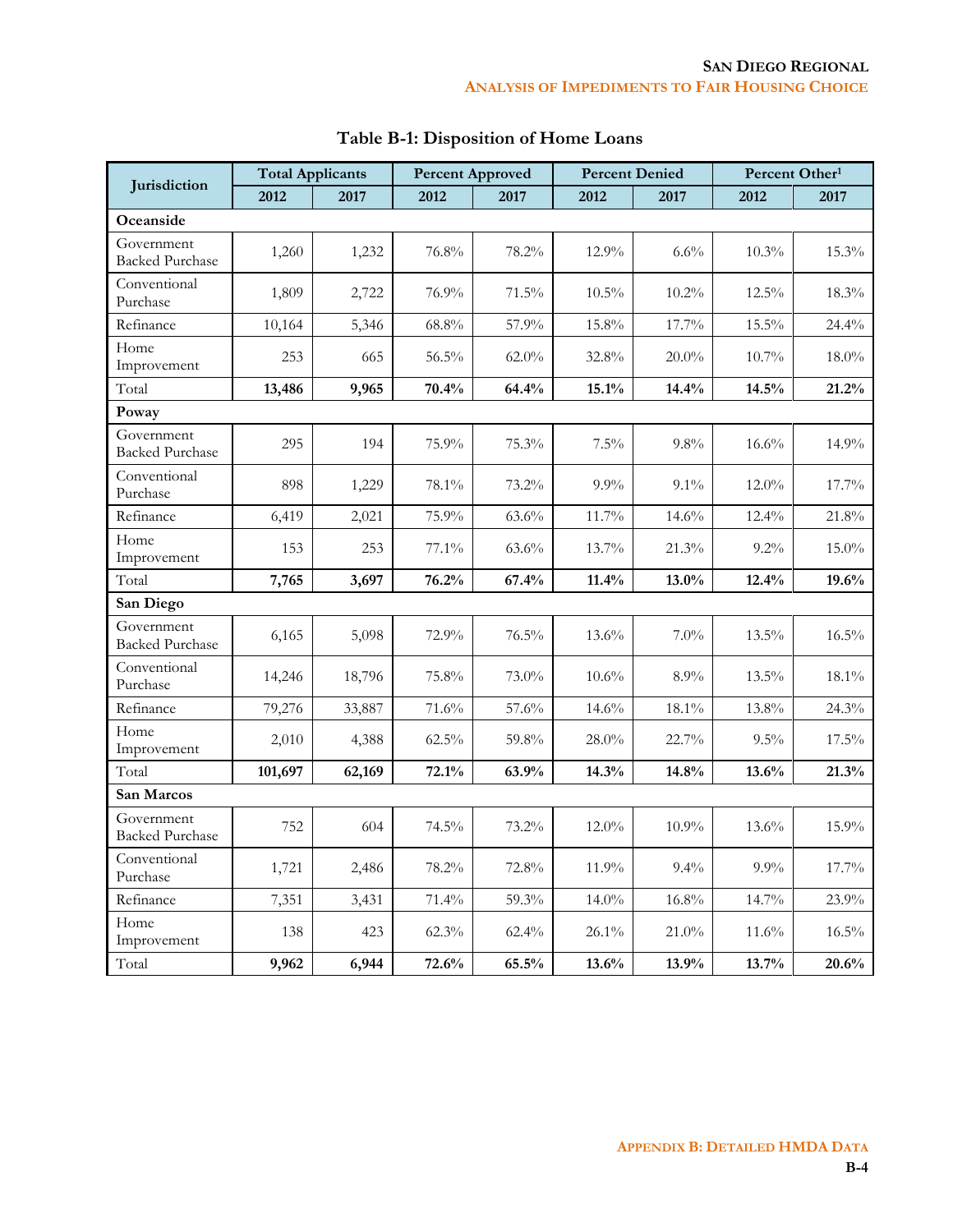|                                      | <b>Total Applicants</b> |        | <b>Percent Approved</b> |          | <b>Percent Denied</b> |          | Percent Other <sup>1</sup> |          |
|--------------------------------------|-------------------------|--------|-------------------------|----------|-----------------------|----------|----------------------------|----------|
| Jurisdiction                         | 2012                    | 2017   | 2012                    | 2017     | 2012                  | 2017     | 2012                       | 2017     |
| <b>Santee</b>                        |                         |        |                         |          |                       |          |                            |          |
| Government<br><b>Backed Purchase</b> | 536                     | 561    | 78.4%                   | 80.6%    | 11.2%                 | 6.2%     | $10.4\%$                   | 13.2%    |
| Conventional<br>Purchase             | 436                     | 951    | 78.2%                   | 73.9%    | $9.9\%$               | 9.3%     | 11.9%                      | 16.8%    |
| Refinance                            | 4,034                   | 2,323  | 70.4%                   | 61.5%    | 15.0%                 | 16.1%    | 14.6%                      | 22.4%    |
| Home<br>Improvement                  | 121                     | 306    | $60.3\%$                | 61.8%    | $30.6\%$              | 26.8%    | $9.1\%$                    | 11.4%    |
| Total                                | 5,127                   | 4,141  | 71.7%                   | 67.0%    | 14.6%                 | 14.0%    | 13.8%                      | 19.1%    |
| Solana Beach                         |                         |        |                         |          |                       |          |                            |          |
| Government<br><b>Backed Purchase</b> | 13                      | 7      | 76.9%                   | 28.6%    | $15.4\%$              | 14.3%    | $7.7\%$                    | 57.1%    |
| Conventional<br>Purchase             | 297                     | 255    | 71.7%                   | 68.2%    | $9.8\%$               | $10.6\%$ | $18.5\%$                   | 21.2%    |
| Refinance                            | 1,342                   | 402    | 70.7%                   | 59.0%    | 14.8%                 | 17.2%    | 14.5%                      | 23.9%    |
| Home<br>Improvement                  | 25                      | 51     | $80.0\%$                | 62.7%    | $16.0\%$              | 17.6%    | $4.0\%$                    | 19.6%    |
| Total                                | 1,677                   | 715    | 71.1%                   | 62.2%    | 14.0%                 | 14.8%    | $15.0\%$                   | 22.9%    |
| Vista                                |                         |        |                         |          |                       |          |                            |          |
| Government<br><b>Backed Purchase</b> | 803                     | 665    | 77.6%                   | 77.9%    | $11.1\%$              | 7.4%     | 11.3%                      | 14.7%    |
| Conventional<br>Purchase             | 1,216                   | 1,967  | 75.4%                   | 71.1%    | $13.1\%$              | $10.1\%$ | 11.5%                      | 18.9%    |
| Refinance                            | 6,116                   | 3,325  | 68.9%                   | 56.5%    | 15.5%                 | 17.9%    | 15.7%                      | 25.6%    |
| Home<br>Improvement                  | 172                     | 446    | 59.3%                   | 57.4%    | $32.0\%$              | 24.7%    | 8.7%                       | 17.9%    |
| Total                                | 8,307                   | 6,403  | 70.5%                   | 63.3%    | $15.0\%$              | 14.9%    | 14.5%                      | 21.9%    |
| <b>Unincorporated County</b>         |                         |        |                         |          |                       |          |                            |          |
| Government<br><b>Backed Purchase</b> | 1,477                   | 1,816  | 72.0%                   | 76.8%    | 14.8%                 | $8.8\%$  | 13.2%                      | 14.5%    |
| Conventional<br>Purchase             | 1,830                   | 3,127  | 70.8%                   | $67.0\%$ | 15.4%                 | 13.5%    | 13.8%                      | 19.6%    |
| Refinance                            | 12,191                  | 7,825  | 67.7%                   | 57.9%    | 16.9%                 | 17.1%    | 15.4%                      | 25.0%    |
| Home<br>Improvement                  | 437                     | 965    | 51.9%                   | $60.7\%$ | 36.8%                 | 23.3%    | 11.2%                      | $16.0\%$ |
| Total                                | 15,935                  | 13,733 | $68.0\%$                | 62.7%    | 17.1%                 | 15.6%    | 14.9%                      | 21.7%    |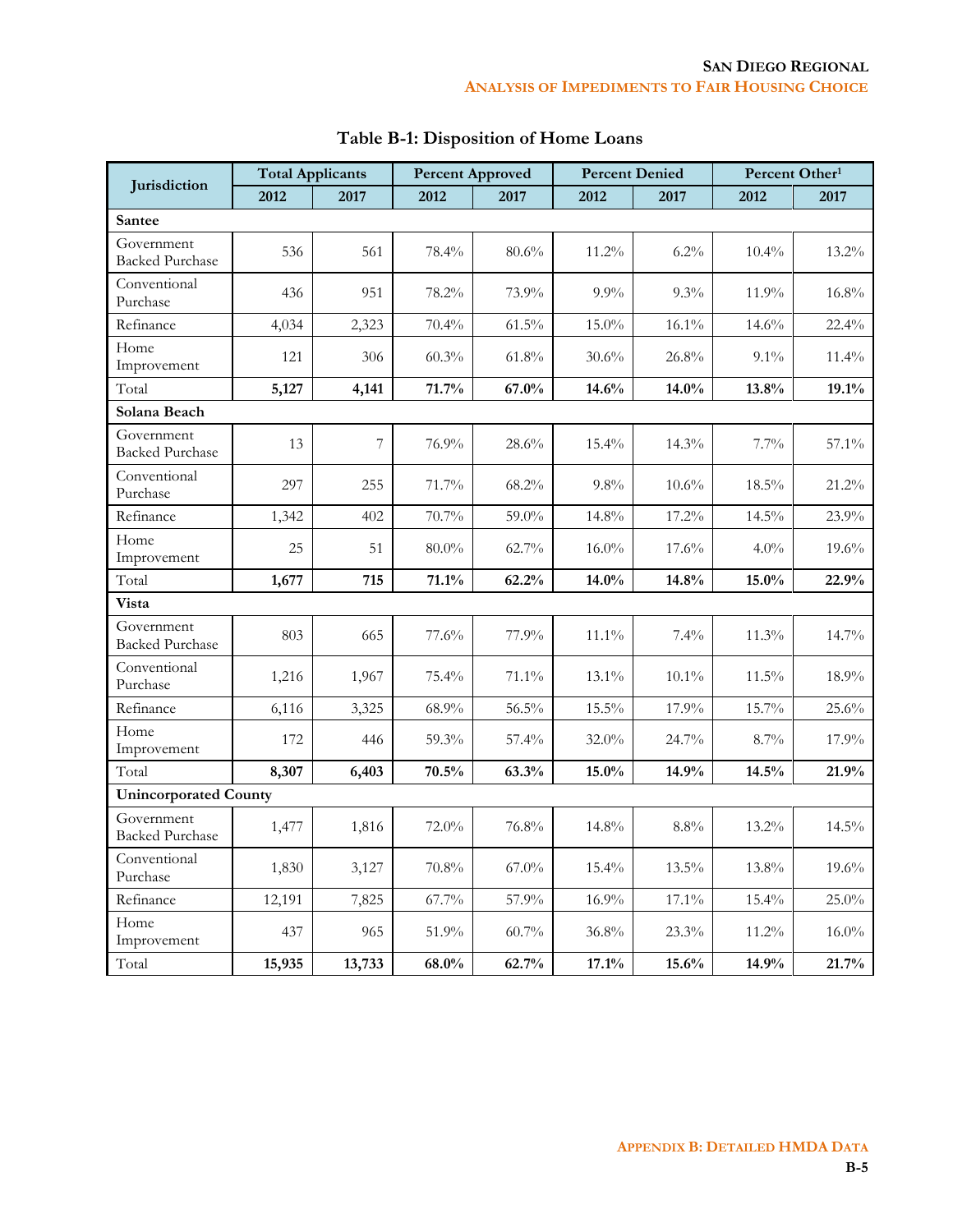| <b>Iurisdiction</b>                  |         | <b>Total Applicants</b> |          | <b>Percent Approved</b> |          | <b>Percent Denied</b><br>Percent Other <sup>1</sup> |          |          |
|--------------------------------------|---------|-------------------------|----------|-------------------------|----------|-----------------------------------------------------|----------|----------|
|                                      | 2012    | 2017                    | 2012     | 2017                    | 2012     | 2017                                                | 2012     | 2017     |
| San Diego County                     |         |                         |          |                         |          |                                                     |          |          |
| Government<br><b>Backed Purchase</b> | 15,141  | 13,515                  | 74.6%    | $77.1\%$                | $12.8\%$ | 7.6%                                                | $12.6\%$ | $15.2\%$ |
| Conventional<br>Purchase             | 26,952  | 37,949                  | 75.6%    | $72.0\%$                | $11.3\%$ | $9.7\%$                                             | $13.1\%$ | $18.4\%$ |
| Refinance                            | 155,940 | 74,811                  | $70.8\%$ | 58.0%                   | $15.0\%$ | $17.7\%$                                            | $14.2\%$ | 24.3%    |
| Home<br>Improvement                  | 4,205   | 9,621                   | 60.3%    | $59.7\%$                | 29.6%    | $23.1\%$                                            | $10.1\%$ | $17.1\%$ |
| Total                                | 202,238 | 135,896                 | 71.5%    | 63.9%                   | 14.6%    | 14.8%                                               | 13.9%    | 21.2%    |

## **Table B-1: Disposition of Home Loans**

Source: www.lendingpatterns.com, 2020

Note:<br>1.

1. "Other": Withdrawn/Incomplete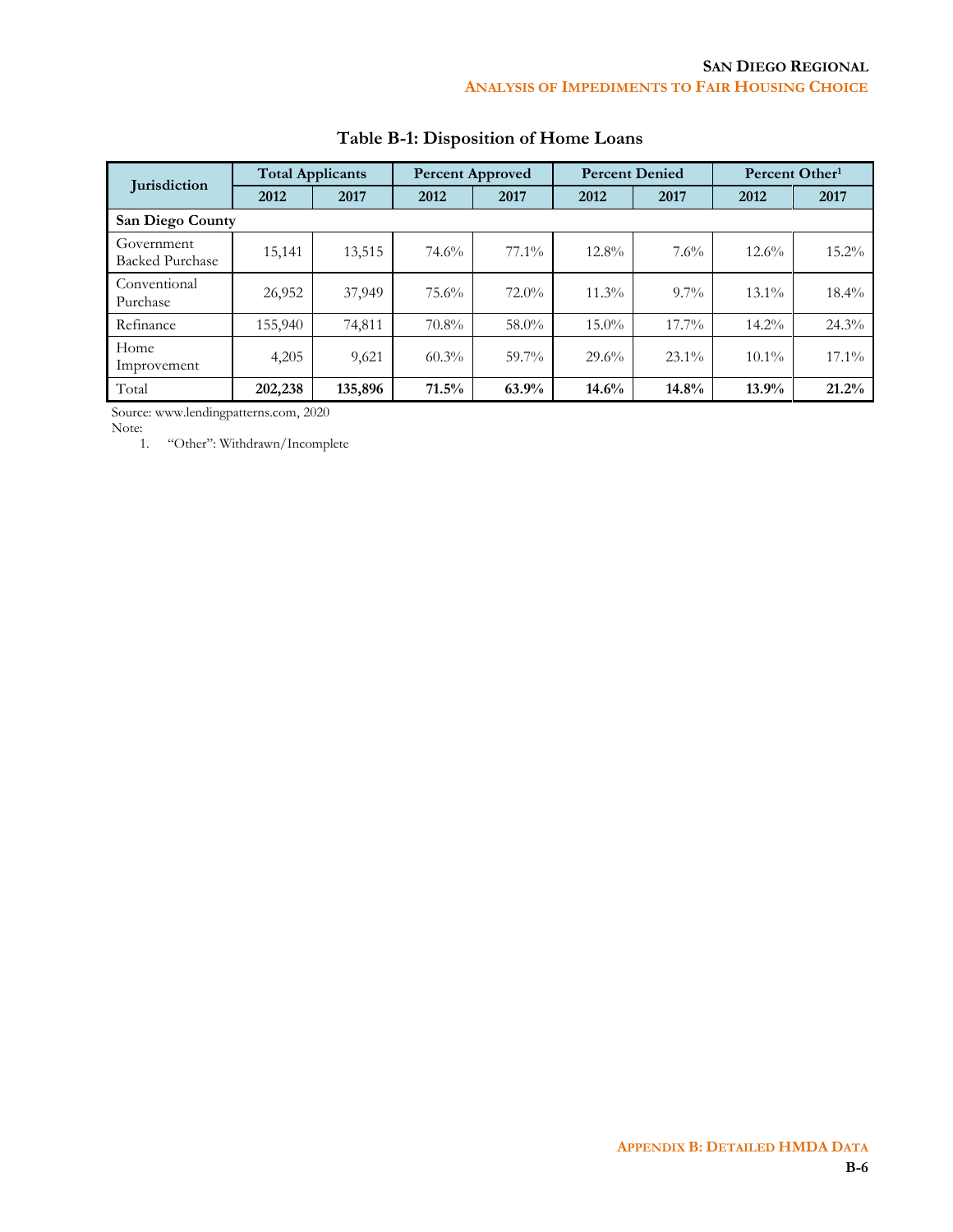# **Lending Patterns by Race/Ethnicity and Income Level**

## **Loan Applicant Representation**

| Jurisdiction | <b>Total Applicants</b> | <b>Percent of Applicant</b><br>Pool | <b>Percent of Total</b><br>Population | Variation |
|--------------|-------------------------|-------------------------------------|---------------------------------------|-----------|
| Carlsbad     |                         |                                     |                                       |           |
| White        | $62.8\%$                | 74.9%                               | $-12.1\%$                             | $62.8\%$  |
| <b>Black</b> | 0.5%                    | $1.2\%$                             | $-0.6%$                               | $0.5\%$   |
| Hispanic     | 4.6%                    | 13.3%                               | $-8.7\%$                              | 4.6%      |
| Asian        | 10.7%                   | $7.0\%$                             | $3.8\%$                               | $10.7\%$  |
| Other        | 21.3%                   | 3.7%                                | 17.6%                                 | 21.3%     |
| Chula Vista  |                         |                                     |                                       |           |
| White        | 23.3%                   | 20.4%                               | 2.9%                                  | 23.3%     |
| Black        | 4.3%                    | $4.1\%$                             | 0.2%                                  | 4.3%      |
| Hispanic     | 35.1%                   | 58.2%                               | $-23.1\%$                             | $35.1\%$  |
| Asian        | 11.3%                   | 13.8%                               | $-2.4%$                               | 11.3%     |
| Other        | 25.9%                   | 3.5%                                | 22.4%                                 | 25.9%     |
| Coronado     |                         |                                     |                                       |           |
| White        | 65.8%                   | 79.4%                               | $-13.6%$                              | $65.8\%$  |
| <b>Black</b> | 0.6%                    | 2.0%                                | $-1.3%$                               | 0.6%      |
| Hispanic     | 5.5%                    | 12.2%                               | $-6.6%$                               | $5.5\%$   |
| Asian        | $1.5\%$                 | 2.9%                                | $-1.4%$                               | $1.5\%$   |
| Other        | 26.6%                   | 3.6%                                | 23.0%                                 | 26.6%     |
| Del Mar      |                         |                                     |                                       |           |
| White        | 66.2%                   | 89.4%                               | $-23.3%$                              | 66.2%     |
| <b>Black</b> | 0.2%                    | 0.2%                                | $-0.1\%$                              | 0.2%      |
| Hispanic     | $3.0\%$                 | 4.2%                                | $-1.2%$                               | $3.0\%$   |
| Asian        | $5.7\%$                 | $2.8\%$                             | $3.0\%$                               | $5.7\%$   |
| Other        | 24.9%                   | $3.4\%$                             | 21.5%                                 | 24.9%     |
| El Cajon     |                         |                                     |                                       |           |
| White        | 58.3%                   | 56.8%                               | $1.5\%$                               | 58.3%     |
| Black        | 2.5%                    | $6.0\%$                             | $-3.5\%$                              | $2.5\%$   |
| Hispanic     | 11.9%                   | 28.2%                               | $-16.3%$                              | 11.9%     |
| Asian        | 3.1%                    | 3.4%                                | $-0.3%$                               | $3.1\%$   |
| Other        | 24.3%                   | $5.7\%$                             | 18.6%                                 | 24.3%     |

## **Table B-2: Demographics of Loan Applicants vs. Total Population**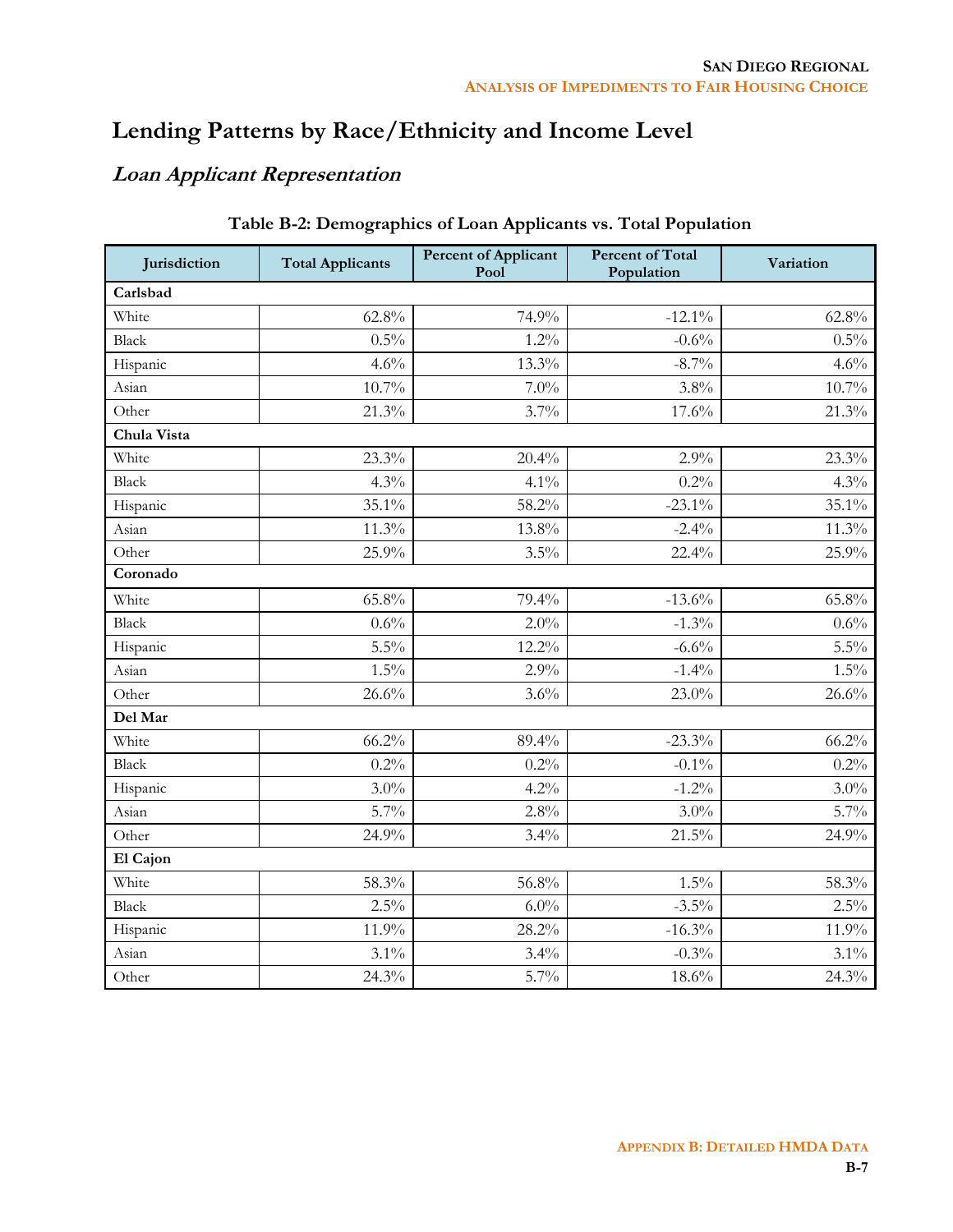| Jurisdiction          | <b>Total Applicants</b> | <b>Percent of Applicant</b><br>Pool | <b>Percent of Total</b><br>Population | Variation |
|-----------------------|-------------------------|-------------------------------------|---------------------------------------|-----------|
| Encinitas             |                         |                                     |                                       |           |
| White                 | 70.8%                   | 78.8%                               | $-8.0\%$                              | 70.8%     |
| Black                 | 0.3%                    | $0.5\%$                             | $-0.2%$                               | 0.3%      |
| Hispanic              | 3.4%                    | 13.7%                               | $-10.2%$                              | 3.4%      |
| Asian                 | 3.9%                    | 3.8%                                | $0.1\%$                               | 3.9%      |
| Other                 | 21.6%                   | 3.2%                                | 18.4%                                 | 21.6%     |
| Escondido             |                         |                                     |                                       |           |
| White                 | 49.9%                   | 40.4%                               | 9.5%                                  | 49.9%     |
| Black                 | 1.8%                    | $2.1\%$                             | $-0.3%$                               | 1.8%      |
| Hispanic              | $16.0\%$                | 48.9%                               | $-32.9%$                              | $16.0\%$  |
| Asian                 | 7.1%                    | $5.9\%$                             | $1.2\%$                               | 7.1%      |
| Other                 | 25.2%                   | 2.7%                                | 22.4%                                 | 25.2%     |
| <b>Imperial Beach</b> |                         |                                     |                                       |           |
| White                 | 45.9%                   | $36.0\%$                            | 9.8%                                  | 45.9%     |
| <b>Black</b>          | $3.0\%$                 | 4.0%                                | $-1.1\%$                              | $3.0\%$   |
| Hispanic              | 18.6%                   | 49.0%                               | $-30.4%$                              | 18.6%     |
| Asian                 | 4.8%                    | 6.2%                                | $-1.4%$                               | 4.8%      |
| Other                 | 27.8%                   | 4.8%                                | 23.0%                                 | 27.8%     |
| La Mesa               |                         |                                     |                                       |           |
| White                 | 57.7%                   | 61.9%                               | $-4.2%$                               | 57.7%     |
| Black                 | 2.4%                    | 7.2%                                | $-4.7\%$                              | 2.4%      |
| Hispanic              | 10.3%                   | 20.5%                               | $-10.2%$                              | $10.3\%$  |
| Asian                 | 3.6%                    | $5.5\%$                             | $-1.9\%$                              | 3.6%      |
| Other                 | $26.0\%$                | 4.9%                                | $21.0\%$                              | $26.0\%$  |
| <b>Lemon Grove</b>    |                         |                                     |                                       |           |
| White                 | 35.6%                   | 34.7%                               | 0.9%                                  | 35.6%     |
| <b>Black</b>          | 8.5%                    | 12.9%                               | $-4.5\%$                              | $8.5\%$   |
| Hispanic              | $23.0\%$                | 41.2%                               | $-18.2\%$                             | 23.0%     |
| Asian                 | 7.3%                    | $6.1\%$                             | $1.2\%$                               | 7.3%      |
| Other                 | 25.7%                   | $5.0\%$                             | 20.6%                                 | 25.7%     |
| <b>National City</b>  |                         |                                     |                                       |           |
| White                 | 19.9%                   | 11.7%                               | $8.1\%$                               | 19.9%     |
| Black                 | 3.6%                    | $4.5\%$                             | $-0.9\%$                              | 3.6%      |
| Hispanic              | 40.9%                   | $63.0\%$                            | $-22.1\%$                             | 40.9%     |
| Asian                 | $10.1\%$                | 17.8%                               | $-7.7\%$                              | $10.1\%$  |
| Other                 | 25.5%                   | $3.0\%$                             | 22.6%                                 | $25.5\%$  |

## **Table B-2: Demographics of Loan Applicants vs. Total Population**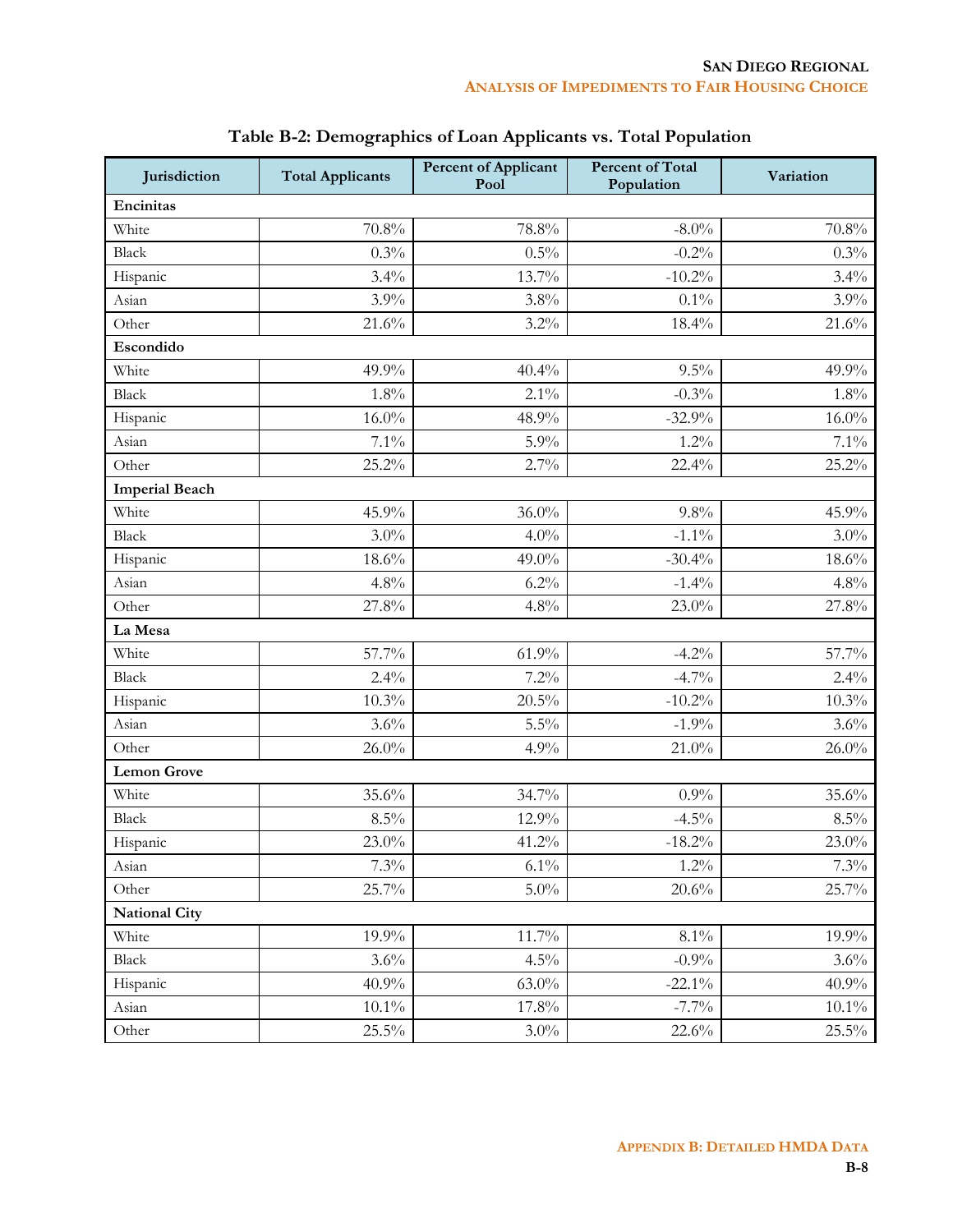| Jurisdiction | <b>Total Applicants</b> | <b>Percent of Applicant</b><br>Pool | <b>Percent of Total</b><br>Population | Variation |
|--------------|-------------------------|-------------------------------------|---------------------------------------|-----------|
| Oceanside    |                         |                                     |                                       |           |
| White        | 52.9%                   | 48.4%                               | 4.5%                                  | 52.9%     |
| <b>Black</b> | 3.2%                    | 4.2%                                | $-1.1\%$                              | $3.2\%$   |
| Hispanic     | 14.5%                   | 35.9%                               | $-21.4%$                              | 14.5%     |
| Asian        | 5.4%                    | 6.4%                                | $-1.0\%$                              | $5.4\%$   |
| Other        | 24.0%                   | 5.1%                                | 18.9%                                 | 24.0%     |
| Poway        |                         |                                     |                                       |           |
| White        | 53.6%                   | 69.1%                               | $-15.5\%$                             | 53.6%     |
| <b>Black</b> | 1.3%                    | 1.5%                                | $-0.2%$                               | 1.3%      |
| Hispanic     | 6.5%                    | $15.7\%$                            | $-9.2%$                               | $6.5\%$   |
| Asian        | 15.4%                   | $9.9\%$                             | 5.4%                                  | 15.4%     |
| Other        | 23.3%                   | 3.7%                                | 19.5%                                 | 23.3%     |
| San Diego    |                         |                                     |                                       |           |
| White        | 44.3%                   | 45.1%                               | $-0.8%$                               | 44.3%     |
| <b>Black</b> | 3.4%                    | 6.3%                                | $-2.9\%$                              | 3.4%      |
| Hispanic     | 13.9%                   | 28.8%                               | $-14.9%$                              | 13.9%     |
| Asian        | 13.1%                   | 15.6%                               | $-2.5%$                               | 13.1%     |
| Other        | 25.3%                   | 4.2%                                | $21.1\%$                              | 25.3%     |
| San Marcos   |                         |                                     |                                       |           |
| White        | 27.7%                   | 48.6%                               | $-21.0%$                              | 27.7%     |
| <b>Black</b> | $0.6\%$                 | $2.1\%$                             | $-1.5\%$                              | 0.6%      |
| Hispanic     | 5.2%                    | 36.6%                               | $-31.5%$                              | $5.2\%$   |
| Asian        | 4.5%                    | $8.8\%$                             | $-4.3%$                               | $4.5\%$   |
| Other        | $62.2\%$                | 3.9%                                | 58.3%                                 | $62.2\%$  |
| Santee       |                         |                                     |                                       |           |
| White        | $61.0\%$                | 73.6%                               | $-12.6%$                              | $61.0\%$  |
| Black        | 1.4%                    | 1.8%                                | $-0.4%$                               | 1.4%      |
| Hispanic     | 9.9%                    | 16.3%                               | $-6.3\%$                              | $9.9\%$   |
| Asian        | 3.8%                    | 3.7%                                | 0.2%                                  | $3.8\%$   |
| Other        | 23.8%                   | 4.6%                                | 19.2%                                 | 23.8%     |
| Solana Beach |                         |                                     |                                       |           |
| White        | 69.6%                   | 77.3%                               | $-7.6\%$                              | $69.6\%$  |
| Black        | 0.3%                    | 0.4%                                | $-0.2%$                               | 0.3%      |
| Hispanic     | 3.8%                    | 15.9%                               | $-12.2%$                              | $3.8\%$   |
| Asian        | 3.8%                    | $3.9\%$                             | $-0.2%$                               | $3.8\%$   |
| Other        | 22.6%                   | 2.4%                                | 20.2%                                 | 22.6%     |

## **Table B-2: Demographics of Loan Applicants vs. Total Population**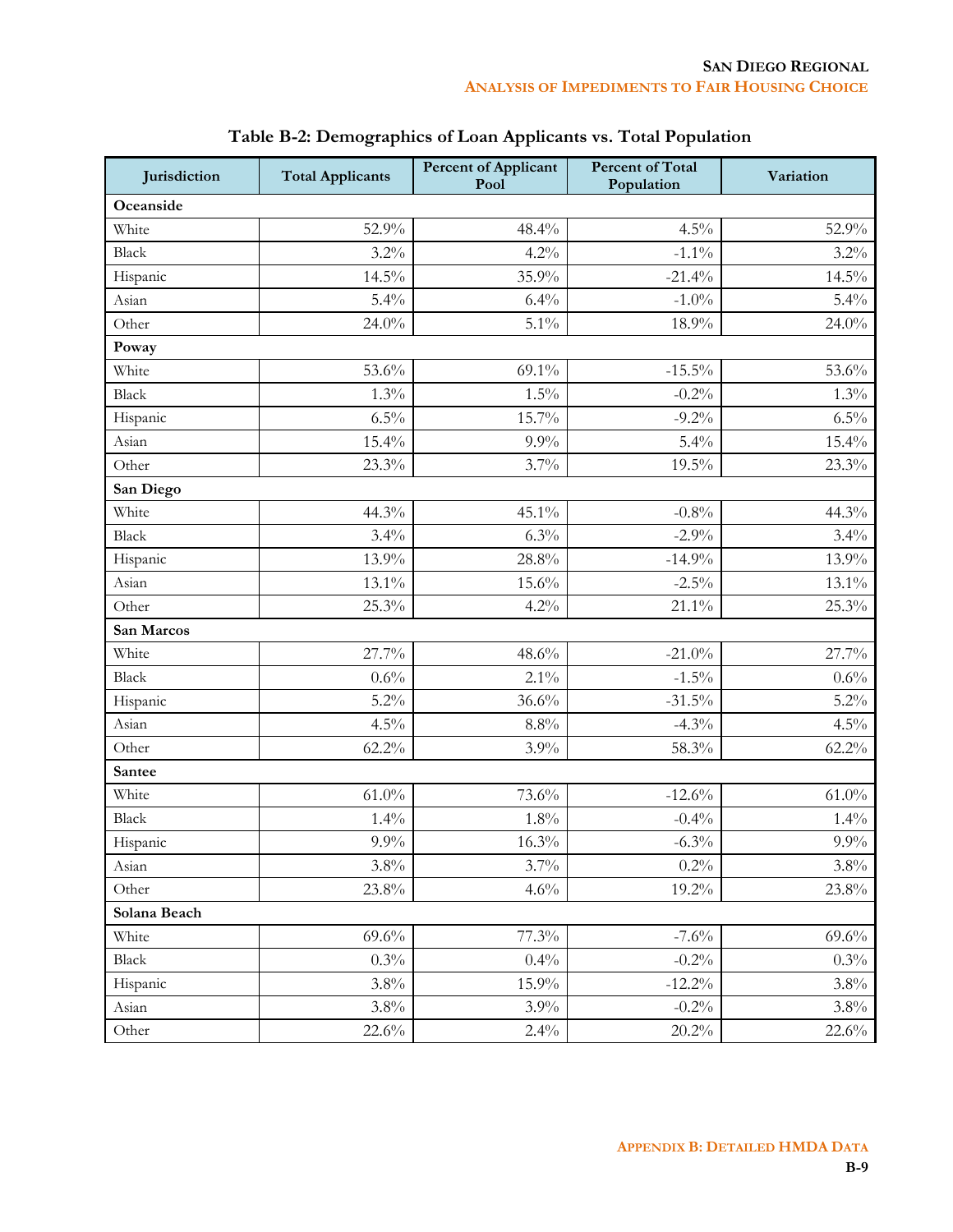| Jurisdiction                 | <b>Total Applicants</b> | <b>Percent of Applicant</b><br>Pool | <b>Percent of Total</b><br>Population | Variation |  |  |  |
|------------------------------|-------------------------|-------------------------------------|---------------------------------------|-----------|--|--|--|
| Vista                        |                         |                                     |                                       |           |  |  |  |
| White                        | 52.5%                   | 40.8%                               | 11.7%                                 | 52.5%     |  |  |  |
| Black                        | $1.7\%$                 | 2.9%                                | $-1.2%$                               | $1.7\%$   |  |  |  |
| Hispanic                     | $16.0\%$                | 48.4%                               | $-32.3%$                              | $16.0\%$  |  |  |  |
| Asian                        | $5.5\%$                 | $4.1\%$                             | $1.4\%$                               | $5.5\%$   |  |  |  |
| <b>Unincorporated County</b> |                         |                                     |                                       |           |  |  |  |
| White                        | 58.3%                   | $61.4\%$                            | $-3.2\%$                              | 58.3%     |  |  |  |
| Black                        | 2.8%                    | $3.9\%$                             | $-1.1\%$                              | 2.8%      |  |  |  |
| Hispanic                     | 10.2%                   | 25.5%                               | $-15.3%$                              | 10.2%     |  |  |  |
| Asian                        | $2.5\%$                 | 4.6%                                | $-2.1\%$                              | $2.5\%$   |  |  |  |
| Other                        | 26.2%                   | 4.6%                                | 21.6%                                 | 26.2%     |  |  |  |
| San Diego County             |                         |                                     |                                       |           |  |  |  |
| White                        | 48.2%                   | 48.5%                               | $-0.3%$                               | 48.2%     |  |  |  |
| Black                        | 2.8%                    | $4.7\%$                             | $-1.9%$                               | 2.8%      |  |  |  |
| Hispanic                     | 15.0%                   | 32.0%                               | $-17.0\%$                             | 15.0%     |  |  |  |
| Asian                        | $9.0\%$                 | $10.6\%$                            | $-1.6%$                               | $9.0\%$   |  |  |  |

#### **Table B-2: Demographics of Loan Applicants vs. Total Population**

Note:

1. Percent of total population estimates are based on 2017 applicant data and compared to total population estimates from the 2010 Census.

2. Percent of applicant pool does not take into account applicants indicated as "MultiRace" or whose race was" Unk/NA". Therefore, total percentage of applicant pool does not add up to 100%.

**Source**: www.lendingpatterns.com, 2020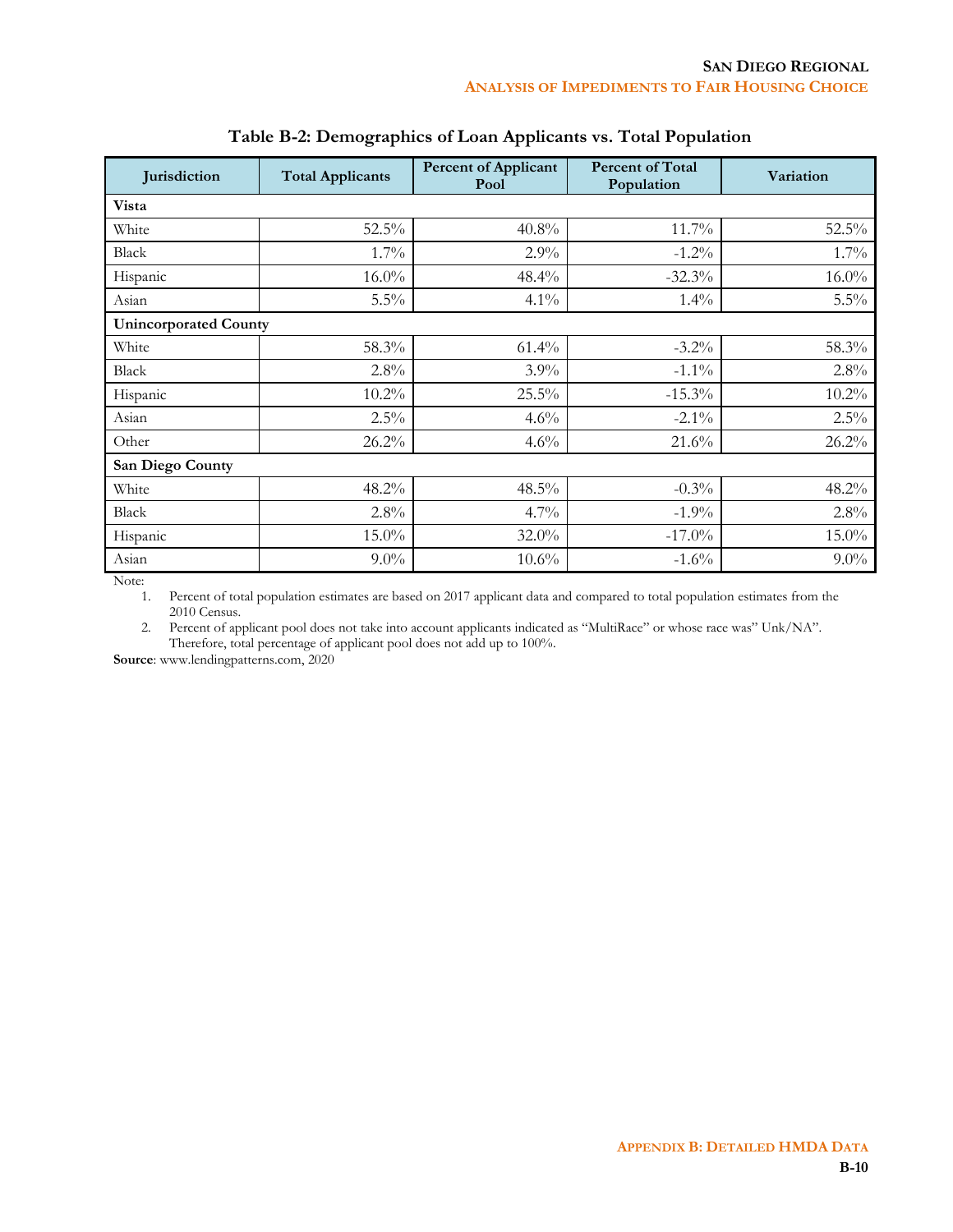## **Income Level**

| Jurisdiction                 | Approved | Denied   | Withdrawn/<br>Incomplete |
|------------------------------|----------|----------|--------------------------|
| Carlsbad                     |          |          |                          |
| White                        |          |          |                          |
| Low $(0-49% AMI)$            | $40.5\%$ | 34.0%    | 25.5%                    |
| Moderate (50-79% AMI)        | 52.6%    | 21.4%    | 26.0%                    |
| Middle (80-119% AMI)         | $60.1\%$ | 15.4%    | 24.5%                    |
| Upper (≥120% AMI)            | 68.3%    | 10.2%    | 21.5%                    |
| Unknown/NA                   | 55.3%    | 13.8%    | 30.9%                    |
| <b>Black</b>                 |          |          |                          |
| Low $(0-49\% \text{ AMI})$   | $0.0\%$  | $50.0\%$ | $50.0\%$                 |
| Moderate (50-79% AMI)        | $0.0\%$  | 50.0%    | $50.0\%$                 |
| Middle (80-119% AMI)         | 33.3%    | 33.3%    | 33.3%                    |
| Upper (≥120% AMI)            | 75.7%    | $8.1\%$  | 16.2%                    |
| Unknown/NA                   | 33.3%    | 33.3%    | 33.3%                    |
| Hispanic                     |          |          |                          |
| Low $(0-49\% \text{ AMI})$   | 40.5%    | 34.0%    | 25.5%                    |
| Moderate (50-79% AMI)        | 52.6%    | 21.4%    | 26.0%                    |
| Middle (80-119% AMI)         | $60.1\%$ | 15.4%    | 24.5%                    |
| Upper (≥120% AMI)            | 68.3%    | $10.2\%$ | 21.5%                    |
| Unknown/NA                   | 55.3%    | 13.8%    | $30.9\%$                 |
| Asian                        |          |          |                          |
| Low $(0-49\% \text{ AMI})$   | 14.3%    | $57.1\%$ | 28.6%                    |
| Moderate (50-79% AMI)        | 45.5%    | 45.5%    | $9.1\%$                  |
| Middle (80-119% AMI)         | 56.9%    | 13.7%    | 29.4%                    |
| Upper $(2120\% \text{ AMI})$ | 64.6%    | 12.3%    | 23.2%                    |
| Unknown/NA                   | 35.7%    | 7.1%     | 57.1%                    |
| Chula Vista                  |          |          |                          |
| White                        |          |          |                          |
| Low $(0-49\% \text{ AMI})$   | 46.4%    | 25.0%    | 28.6%                    |
| Moderate (50-79% AMI)        | 56.0%    | 17.5%    | 26.5%                    |
| Middle (80-119% AMI)         | 73.3%    | 14.5%    | 12.1%                    |
| Upper $( \geq 120\%$ AMI)    | 65.3%    | 12.3%    | 22.4%                    |
| Unknown/NA                   | 55.1%    | 11.1%    | 33.7%                    |
| Black                        |          |          |                          |
| Low $(0-49\% \text{ AMI})$   | 42.9%    | 57.1%    | $0.0\%$                  |
| Moderate (50-79% AMI)        | 48.6%    | 27.0%    | 24.3%                    |
| Middle (80-119% AMI)         | 58.4%    | 18.1%    | 23.5%                    |
| Upper $(2120\% \text{ AMI})$ | $61.5\%$ | 19.0%    | $19.5\%$                 |

**Table B-3: Lending Patterns by Race/Ethnicity (2017)**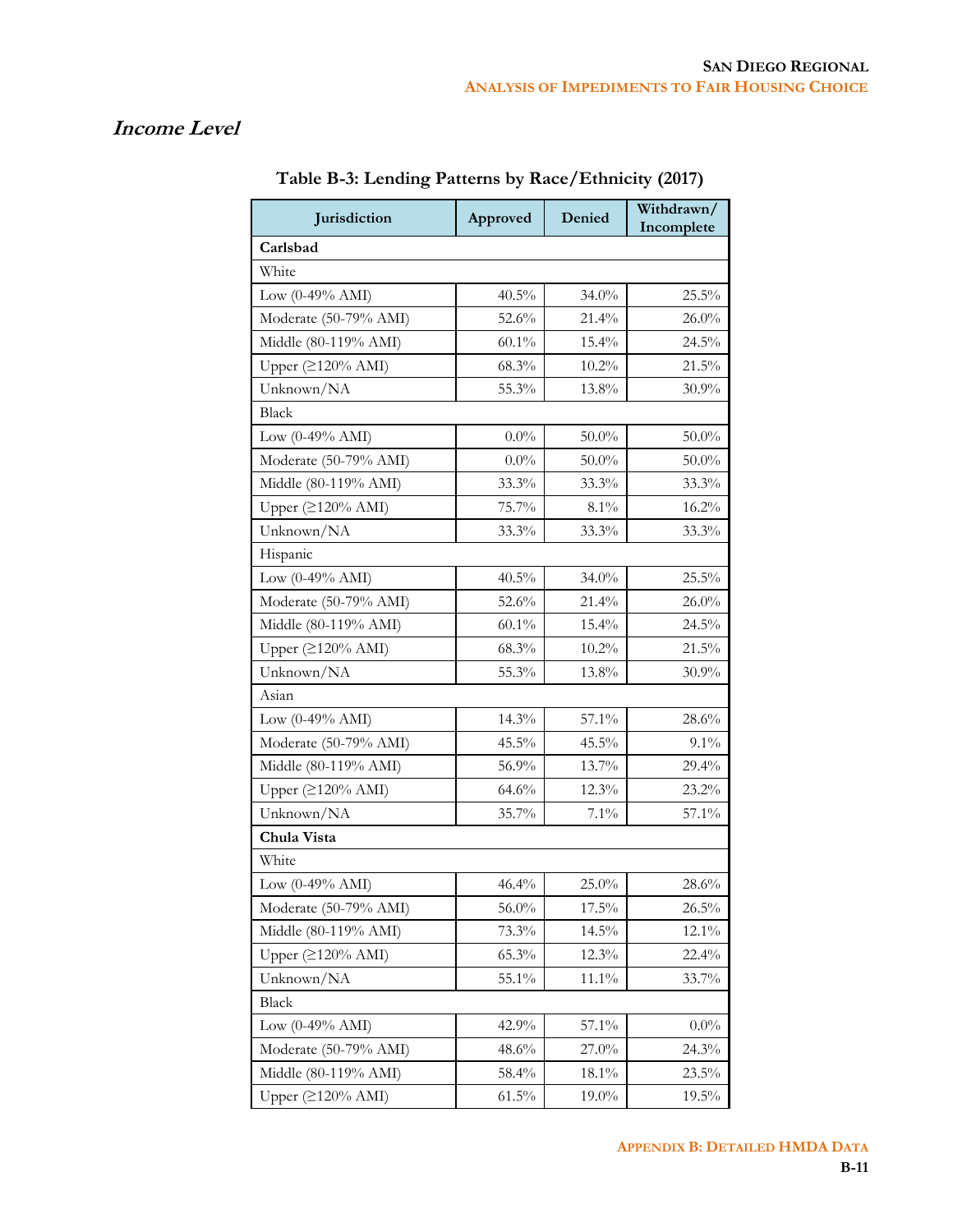| Jurisdiction               | Approved       | Denied   | Withdrawn/<br>Incomplete |
|----------------------------|----------------|----------|--------------------------|
| Unknown/NA                 | 58.1%          | 6.5%     | 35.5%                    |
| Hispanic                   |                |          |                          |
| Low $(0-49% \text{ AMI})$  | $31.0\%$       | 39.2%    | 29.9%                    |
| Moderate (50-79% AMI)      | 46.1%          | 24.2%    | 29.7%                    |
| Middle (80-119% AMI)       | $60.5\%$       | 14.1%    | 25.4%                    |
| Upper $(2120%$ AMI)        | 61.4%          | 13.5%    | 25.1%                    |
| Unknown/NA                 | 48.3%          | 16.6%    | 35.1%                    |
| Asian                      |                |          |                          |
| Low $(0-49\% \text{ AMI})$ | 31.6%          | 23.7%    | 44.7%                    |
| Moderate (50-79% AMI)      | 45.3%          | 27.0%    | 27.7%                    |
| Middle (80-119% AMI)       | 56.3%          | 19.0%    | 24.6%                    |
| Upper (≥120% AMI)          | 61.9%          | 14.3%    | 23.8%                    |
| Unknown/NA                 | 96.4%          | $0.0\%$  | 3.6%                     |
| Coronado                   |                |          |                          |
| White                      |                |          |                          |
| Low $(0-49\% \text{ AMI})$ | $\overline{a}$ |          |                          |
| Moderate (50-79% AMI)      | 46.7%          | 26.7%    | 26.7%                    |
| Middle (80-119% AMI)       | 54.3%          | 28.6%    | 17.1%                    |
| Upper (≥120% AMI)          | 61.8%          | 15.0%    | 23.2%                    |
| Unknown/NA                 | 69.2%          | 7.7%     | 23.1%                    |
| <b>Black</b>               |                |          |                          |
| Low $(0-49\% \text{ AMI})$ |                |          |                          |
| Moderate (50-79% AMI)      |                |          |                          |
| Middle (80-119% AMI)       |                |          |                          |
| Upper $(2120%$ AMI)        | $60.0\%$       | $20.0\%$ | $20.0\%$                 |
| Unknown/NA                 |                |          |                          |
| Hispanic                   |                |          |                          |
| Low $(0-49\% \text{ AMI})$ | $0.0\%$        | 100.0%   | $0.0\%$                  |
| Moderate (50-79% AMI)      |                |          |                          |
| Middle (80-119% AMI)       | --             |          |                          |
| Upper $(2120% AMI)$        | 51.2%          | 22.0%    | 26.8%                    |
| Unknown/NA                 | $100.0\%$      | $0.0\%$  | $0.0\%$                  |
| Asian                      |                |          |                          |
| Low $(0-49% \text{ AMI})$  | --             |          |                          |
| Moderate (50-79% AMI)      |                |          |                          |
| Middle (80-119% AMI)       | ÷              |          |                          |
| Upper $(\geq 120\%$ AMI)   | 75.0%          | $12.5\%$ | 12.5%                    |
| Unknown/NA                 | $0.0\%$        | 33.3%    | 66.7%                    |

| Table B-3: Lending Patterns by Race/Ethnicity (2017) |  |  |  |
|------------------------------------------------------|--|--|--|
|------------------------------------------------------|--|--|--|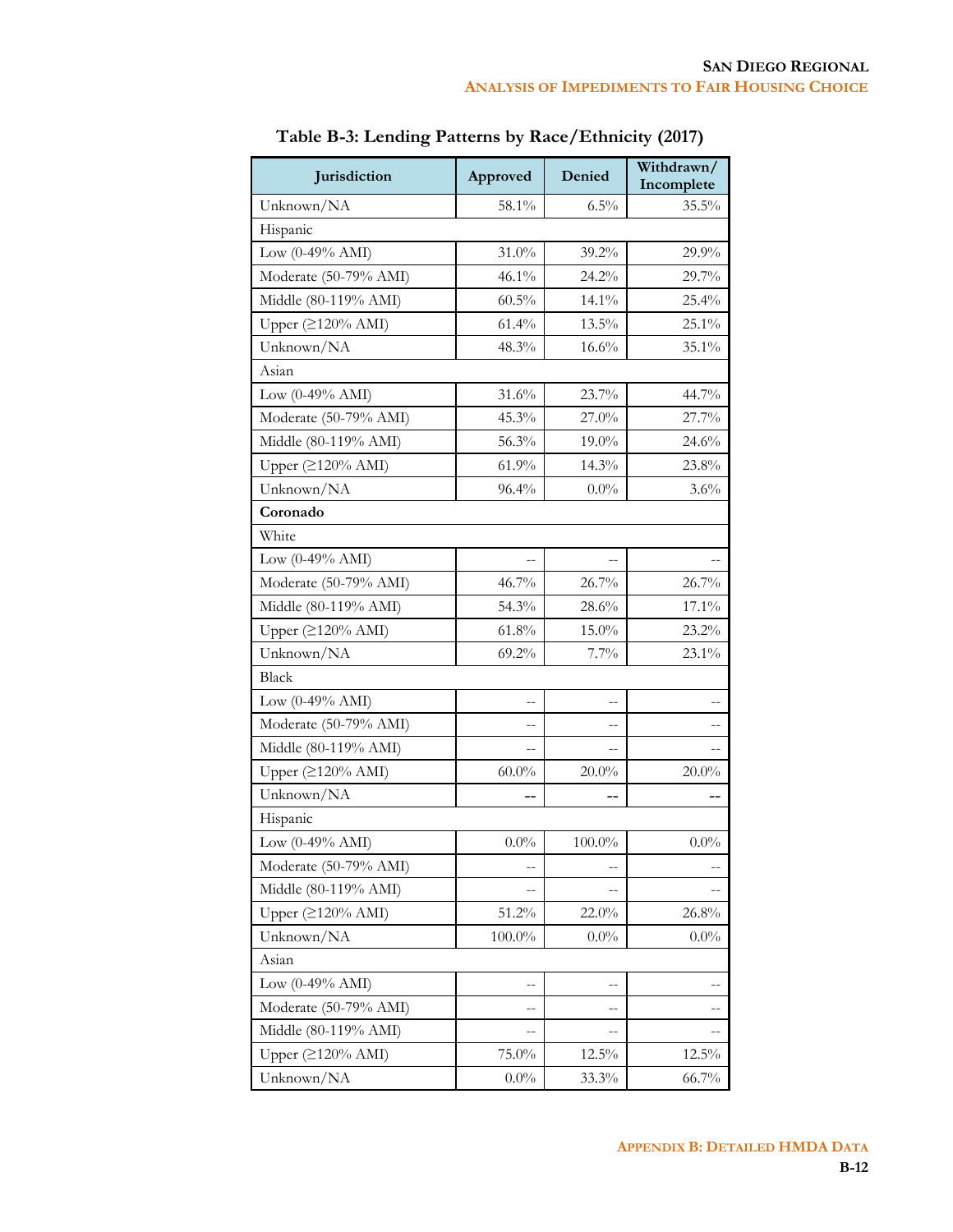| Jurisdiction                      | Approved  | Denied   | Withdrawn/<br>Incomplete |
|-----------------------------------|-----------|----------|--------------------------|
| Del Mar                           |           |          |                          |
| White                             |           |          |                          |
| Low $(0-49\% \text{ AMI})$        | 36.4%     | 54.5%    | 9.1%                     |
| Moderate (50-79% AMI)             | 21.4%     | 21.4%    | $57.1\%$                 |
| Middle (80-119% AMI)              | $65.0\%$  | $20.0\%$ | $15.0\%$                 |
| Upper (≥120% AMI)                 | $66.0\%$  | 12.7%    | 21.3%                    |
| Unknown/NA                        | 53.8%     | 23.1%    | 23.1%                    |
| <b>Black</b>                      |           |          |                          |
| Low $(0-49\% \text{ AMI})$        | $0.0\%$   | $0.0\%$  | $0.0\%$                  |
| Moderate (50-79% AMI)             | $0.0\%$   | $0.0\%$  | $0.0\%$                  |
| Middle (80-119% AMI)              | $0.0\%$   | $0.0\%$  | $0.0\%$                  |
| Upper $(2120\% \text{ AMI})$      | 100.0%    | $0.0\%$  | $0.0\%$                  |
| Unknown/NA                        | $0.0\%$   | $0.0\%$  | $0.0\%$                  |
| Hispanic                          |           |          |                          |
| Low $(0-49\% \text{ AMI})$        | $0.0\%$   | $0.0\%$  | $0.0\%$                  |
| Moderate (50-79% AMI)             | $0.0\%$   | $0.0\%$  | $0.0\%$                  |
| Middle (80-119% AMI)              | $50.0\%$  | $25.0\%$ | 25.0%                    |
| Upper $(2120%$ AMI)               | $57.1\%$  | 21.4%    | 21.4%                    |
| Unknown/NA                        |           |          |                          |
| Asian                             |           |          |                          |
| Low (0-49% AMI)                   | $0.0\%$   | $0.0\%$  | $0.0\%$                  |
| Moderate (50-79% AMI)             | $100.0\%$ | $0.0\%$  | $0.0\%$                  |
| Middle (80-119% AMI)              | $50.0\%$  | 16.7%    | 33.3%                    |
| Upper (≥120% AMI)                 | 65.2%     | $4.3\%$  | 30.4%                    |
| Unknown/NA                        | 33.3%     | $0.0\%$  | 66.7%                    |
| El Cajon                          |           |          |                          |
| White                             |           |          |                          |
| Low $(0-49% \text{ AMI})$         | 41.5%     | 32.4%    | 26.1%                    |
| Moderate (50-79% AMI)             | 55.3%     | $21.7\%$ | 23.0%                    |
| Middle (80-119% AMI)              | 65.1%     | 12.9%    | 22.0%                    |
| Upper $( \geq 120\% \text{ AMI})$ | 67.9%     | $10.9\%$ | 21.1%                    |
| Unknown/NA                        | 55.2%     | 13.8%    | 30.9%                    |
| <b>Black</b>                      |           |          |                          |
| Low $(0-49% \text{ AMI})$         | 66.7%     | $0.0\%$  | 33.3%                    |
| Moderate (50-79% AMI)             | 57.9%     | 26.3%    | 15.8%                    |
| Middle (80-119% AMI)              | 67.3%     | 18.2%    | 14.5%                    |
| Upper $(≥120%$ AMI)               | $66.1\%$  | 12.5%    | 21.4%                    |
| Unknown/NA                        | $80.0\%$  | $5.0\%$  | 15.0%                    |

**Table B-3: Lending Patterns by Race/Ethnicity (2017)**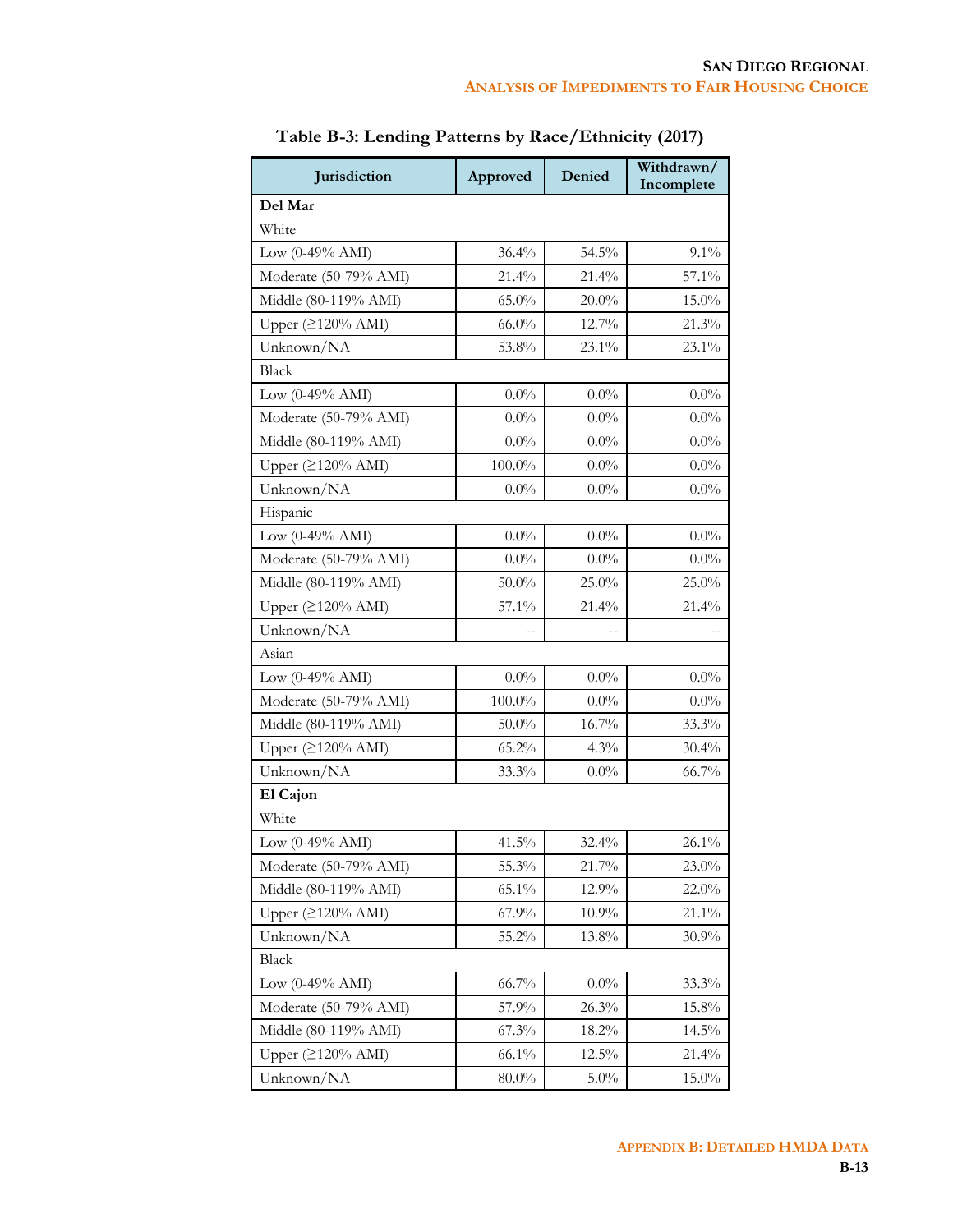| Jurisdiction                 | Approved  | Denied   | Withdrawn/<br>Incomplete |
|------------------------------|-----------|----------|--------------------------|
| Hispanic                     |           |          |                          |
| Low $(0-49\% \text{ AMI})$   | 26.7%     | 46.7%    | 26.7%                    |
| Moderate (50-79% AMI)        | 42.8%     | 27.5%    | 29.7%                    |
| Middle (80-119% AMI)         | $62.5\%$  | 14.2%    | 23.3%                    |
| Upper (≥120% AMI)            | 24.1%     | 25.9%    | $50.0\%$                 |
| Unknown/NA                   | 48.6%     | 16.2%    | 35.1%                    |
| Asian                        |           |          |                          |
| Low $(0-49\% \text{ AMI})$   | $10.0\%$  | $70.0\%$ | $20.0\%$                 |
| Moderate (50-79% AMI)        | $40.0\%$  | $28.0\%$ | 32.0%                    |
| Middle (80-119% AMI)         | 61.7%     | 19.1%    | 19.1%                    |
| Upper $(2120\% \text{ AMI})$ | 55.3%     | 13.6%    | 31.1%                    |
| Unknown/NA                   | 57.1%     | $0.0\%$  | 42.9%                    |
| Encinitas                    |           |          |                          |
| White                        |           |          |                          |
| Low $(0-49\% \text{ AMI})$   | 28.4%     | 50.0%    | 21.6%                    |
| Moderate (50-79% AMI)        | 39.6%     | 30.2%    | 30.2%                    |
| Middle (80-119% AMI)         | 52.7%     | 21.3%    | $26.0\%$                 |
| Upper (≥120% AMI)            | 66.6%     | 11.2%    | 22.2%                    |
| Unknown/NA                   | 54.1%     | 21.6%    | 24.3%                    |
| <b>Black</b>                 |           |          |                          |
| Low $(0-49\% \text{ AMI})$   | $0.0\%$   | $0.0\%$  | $0.0\%$                  |
| Moderate (50-79% AMI)        | $0.0\%$   | $0.0\%$  | $100.0\%$                |
| Middle (80-119% AMI)         | $0.0\%$   | $0.0\%$  | $0.0\%$                  |
| Upper (≥120% AMI)            | $61.5\%$  | 15.4%    | 23.1%                    |
| Unknown/NA                   | $0.0\%$   | 100.0%   | $0.0\%$                  |
| Hispanic                     |           |          |                          |
| Low $(0-49\% \text{ AMI})$   | $0.0\%$   | 71.4%    | $28.6\%$                 |
| Moderate (50-79% AMI)        | 42.9%     | 28.6%    | 28.6%                    |
| Middle (80-119% AMI)         | 46.2%     | 26.9%    | 26.9%                    |
| Upper $(2120\% \text{ AMI})$ | 71.4%     | $10.1\%$ | $18.5\%$                 |
| Unknown/NA                   | $20.0\%$  | $0.0\%$  | $80.0\%$                 |
| Asian                        |           |          |                          |
| Low $(0-49\% \text{ AMI})$   | $0.0\%$   | $0.0\%$  | $0.0\%$                  |
| Moderate (50-79% AMI)        | $100.0\%$ | $0.0\%$  | $0.0\%$                  |
| Middle (80-119% AMI)         | 44.4%     | $11.1\%$ | 44.4%                    |
| Upper $(\geq 120\%$ AMI)     | $60.7\%$  | 19.0%    | $20.2\%$                 |
| Unknown/NA                   | 25.0%     | $0.0\%$  | 75.0%                    |

| Table B-3: Lending Patterns by Race/Ethnicity (2017) |  |  |  |
|------------------------------------------------------|--|--|--|
|------------------------------------------------------|--|--|--|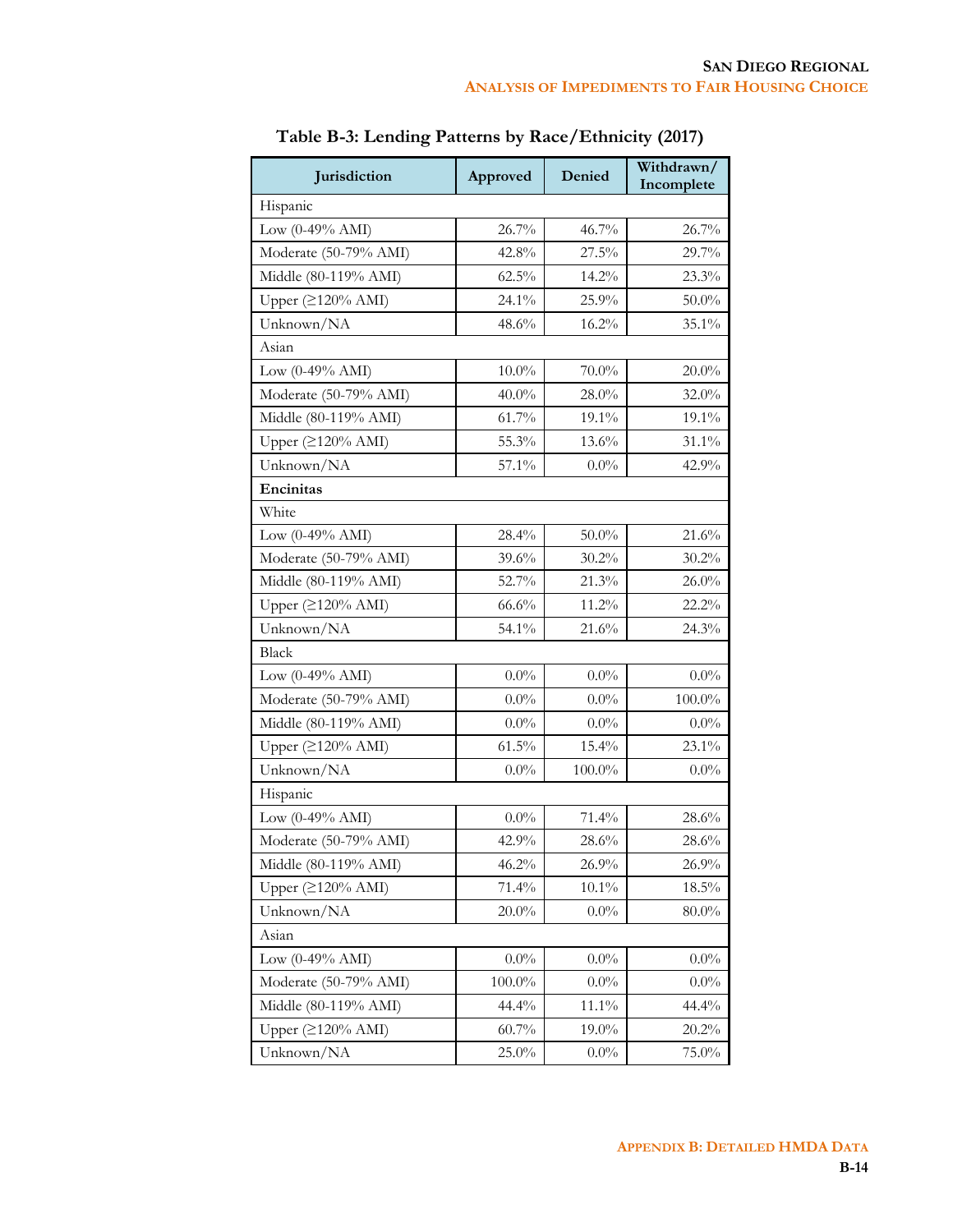| Jurisdiction                 | Approved | Denied   | Withdrawn/<br>Incomplete |
|------------------------------|----------|----------|--------------------------|
| Escondido                    |          |          |                          |
| White                        |          |          |                          |
| Low $(0-49\% \text{ AMI})$   | 38.2%    | $30.0\%$ | 31.8%                    |
| Moderate (50-79% AMI)        | 54.2%    | $18.5\%$ | 27.4%                    |
| Middle (80-119% AMI)         | 64.4%    | 11.9%    | 23.7%                    |
| Upper $(2120%$ AMI)          | 65.5%    | 11.2%    | 23.4%                    |
| Unknown/NA                   | 55.4%    | 12.8%    | 31.8%                    |
| <b>Black</b>                 |          |          |                          |
| Low (0-49% AMI)              | 16.7%    | 66.7%    | 16.7%                    |
| Moderate (50-79% AMI)        | $60.0\%$ | $20.0\%$ | $20.0\%$                 |
| Middle (80-119% AMI)         | 65.9%    | 12.2%    | 22.0%                    |
| Upper $(2120%$ AMI)          | 68.2%    | 14.1%    | 17.6%                    |
| Unknown/NA                   | $61.5\%$ | 15.4%    | 23.1%                    |
| Hispanic                     |          |          |                          |
| Low $(0-49\% \text{ AMI})$   | 24.1%    | 41.4%    | 34.5%                    |
| Moderate (50-79% AMI)        | 47.4%    | 27.4%    | 25.3%                    |
| Middle (80-119% AMI)         | 57.3%    | 15.9%    | 26.8%                    |
| Upper $(≥120% AMI)$          | $61.0\%$ | 14.4%    | 24.6%                    |
| Unknown/NA                   | 51.6%    | 21.0%    | 27.4%                    |
| Asian                        |          |          |                          |
| Low $(0-49% \text{ AMI})$    | 34.6%    | 34.6%    | $30.8\%$                 |
| Moderate (50-79% AMI)        | $50.8\%$ | 23.0%    | 26.2%                    |
| Middle (80-119% AMI)         | 54.1%    | $18.2\%$ | 27.7%                    |
| Upper $(2120\% \text{ AMI})$ | 58.9%    | $16.2\%$ | 24.9%                    |
| Unknown/NA                   | 45.5%    | 22.7%    | 31.8%                    |
| <b>Imperial Beach</b>        |          |          |                          |
| White                        |          |          |                          |
| Low $(0-49\% \text{ AMI})$   | 41.9%    | 25.8%    | 32.3%                    |
| Moderate (50-79% AMI)        | 64.8%    | $16.7\%$ | 18.5%                    |
| Middle (80-119% AMI)         | $57.1\%$ | 18.8%    | 24.1%                    |
| Upper (≥120% AMI)            | 63.4%    | 12.5%    | 24.2%                    |
| Unknown/NA                   | 62.9%    | 14.3%    | 22.9%                    |
| Black                        |          |          |                          |
| Low $(0-49\% \text{ AMI})$   | $0.0\%$  | $0.0\%$  | $0.0\%$                  |
| Moderate (50-79% AMI)        | 66.7%    | $0.0\%$  | 33.3%                    |
| Middle (80-119% AMI)         | 56.3%    | $0.0\%$  | 43.8%                    |
| Upper $(2120\% \text{ AMI})$ | 47.8%    | $8.7\%$  | 43.5%                    |
| Unknown/NA                   | 66.7%    | $0.0\%$  | 33.3%                    |

**Table B-3: Lending Patterns by Race/Ethnicity (2017)**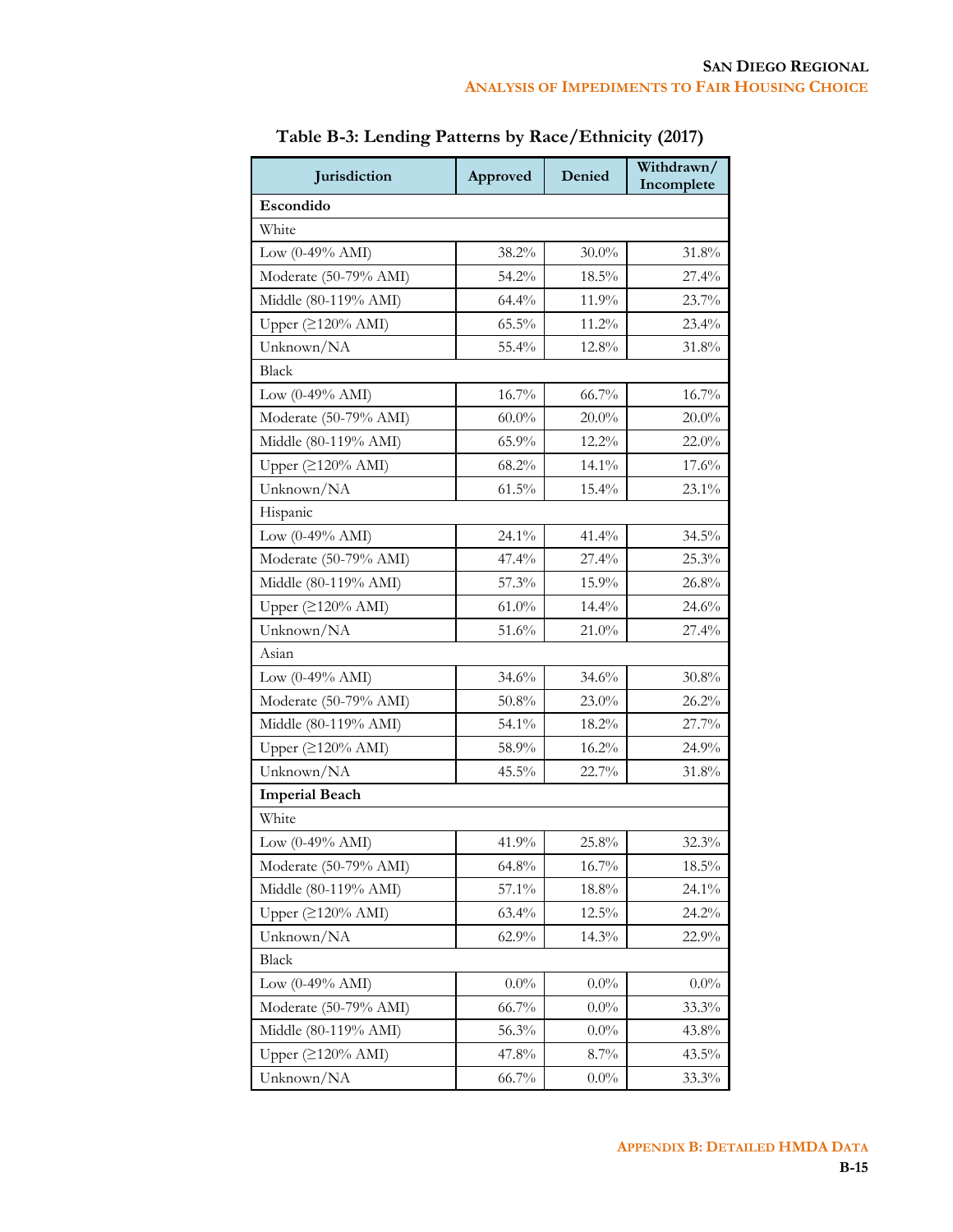| Jurisdiction                 | Approved | Denied   | Withdrawn/<br>Incomplete |
|------------------------------|----------|----------|--------------------------|
| Hispanic                     |          |          |                          |
| Low $(0-49\% \text{ AMI})$   | $35.3\%$ | 29.4%    | 35.3%                    |
| Moderate (50-79% AMI)        | 43.3%    | 29.9%    | 26.9%                    |
| Middle (80-119% AMI)         | 53.2%    | 22.1%    | 24.7%                    |
| Upper (≥120% AMI)            | 56.8%    | 13.5%    | 29.7%                    |
| Unknown/NA                   | $62.5\%$ | $0.0\%$  | 37.5%                    |
| Asian                        |          |          |                          |
| Low $(0-49\% \text{ AMI})$   | $40.0\%$ | 40.0%    | $20.0\%$                 |
| Moderate (50-79% AMI)        | 33.3%    | 33.3%    | 33.3%                    |
| Middle (80-119% AMI)         | 54.5%    | 36.4%    | 9.1%                     |
| Upper $(2120\% \text{ AMI})$ | 57.8%    | 11.1%    | 31.1%                    |
| Unknown/NA                   | $0.0\%$  | 25.0%    | 75.0%                    |
| La Mesa                      |          |          |                          |
| White                        |          |          |                          |
| Low (0-49% AMI)              | 46.2%    | 24.0%    | 29.8%                    |
| Moderate (50-79% AMI)        | 61.2%    | 15.5%    | 23.3%                    |
| Middle (80-119% AMI)         | 69.1%    | 10.7%    | 20.2%                    |
| Upper (≥120% AMI)            | 67.7%    | $10.5\%$ | 21.8%                    |
| Unknown/NA                   | 58.7%    | 13.0%    | 28.3%                    |
| Black                        |          |          |                          |
| Low $(0-49\% \text{ AMI})$   | $50.0\%$ | $0.0\%$  | $50.0\%$                 |
| Moderate (50-79% AMI)        | 57.1%    | 14.3%    | 28.6%                    |
| Middle (80-119% AMI)         | $68.0\%$ | 12.0%    | $20.0\%$                 |
| Upper (≥120% AMI)            | $67.3\%$ | 12.2%    | 20.4%                    |
| Unknown/NA                   | 37.5%    | 12.5%    | $50.0\%$                 |
| Hispanic                     |          |          |                          |
| Low $(0-49\% \text{ AMI})$   | 23.1%    | 46.2%    | $30.8\%$                 |
| Moderate (50-79% AMI)        | $50.0\%$ | $20.0\%$ | $30.0\%$                 |
| Middle (80-119% AMI)         | 66.3%    | 12.5%    | 21.2%                    |
| Upper $(2120\% \text{ AMI})$ | 66.2%    | $9.0\%$  | 24.8%                    |
| Unknown/NA                   | $50.0\%$ | 11.5%    | 38.5%                    |
| Asian                        |          |          |                          |
| Low $(0-49\% \text{ AMI})$   | $80.0\%$ | $20.0\%$ | $0.0\%$                  |
| Moderate (50-79% AMI)        | 85.7%    | $7.1\%$  | 7.1%                     |
| Middle (80-119% AMI)         | 75.0%    | $7.1\%$  | 17.9%                    |
| Upper $( \geq 120\%$ AMI)    | 51.2%    | 20.7%    | $28.0\%$                 |
| Unknown/NA                   | 33.3%    | $0.0\%$  | 66.7%                    |

| Table B-3: Lending Patterns by Race/Ethnicity (2017) |  |  |  |
|------------------------------------------------------|--|--|--|
|------------------------------------------------------|--|--|--|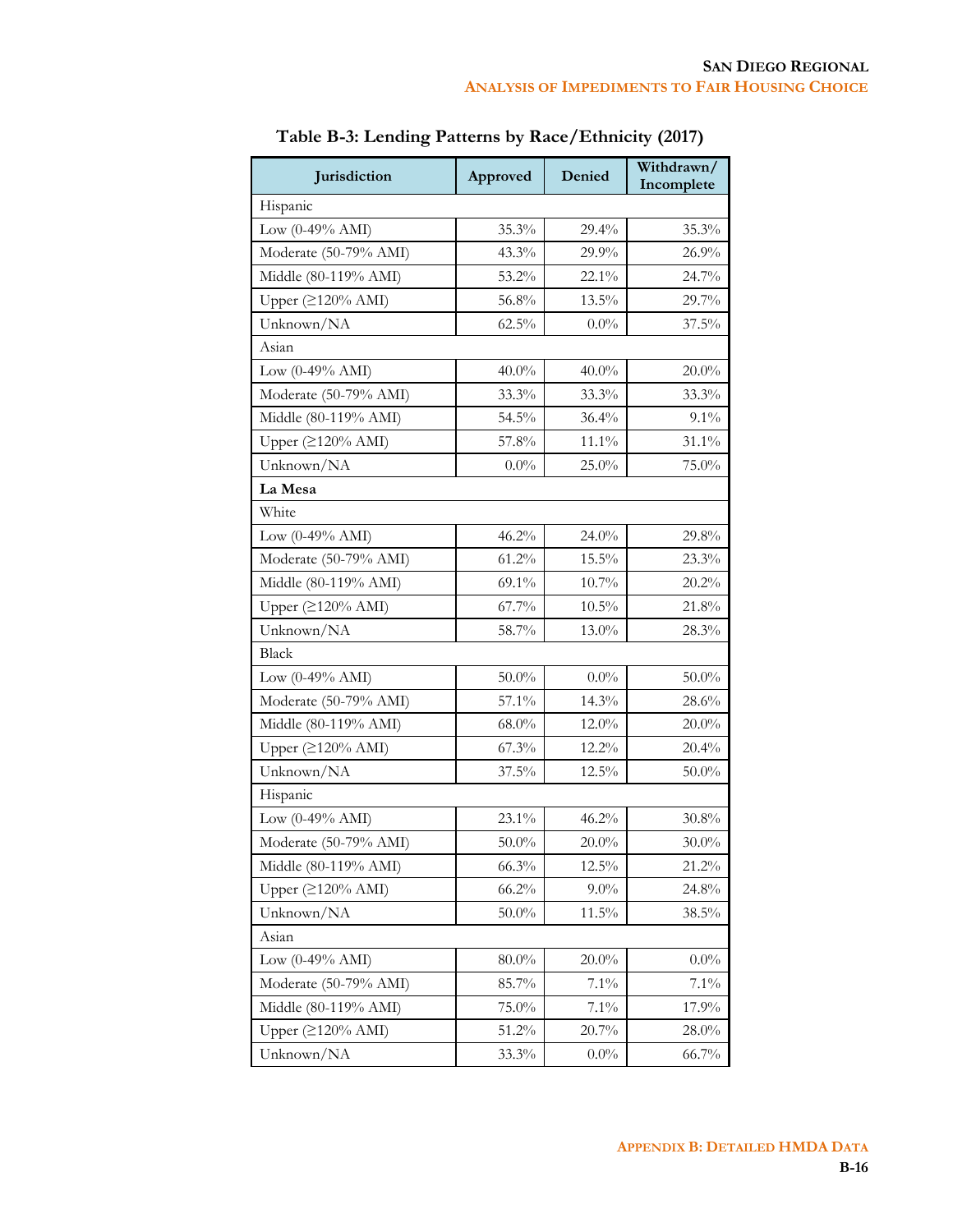| Jurisdiction                 | Approved | Denied   | Withdrawn/<br>Incomplete |
|------------------------------|----------|----------|--------------------------|
| <b>Lemon Grove</b>           |          |          |                          |
| White                        |          |          |                          |
| Low $(0-49\% \text{ AMI})$   | 41.6%    | 24.7%    | 33.8%                    |
| Moderate (50-79% AMI)        | 52.5%    | 13.0%    | 34.5%                    |
| Middle (80-119% AMI)         | 63.9%    | 10.3%    | 25.8%                    |
| Upper $(2120%$ AMI)          | 62.2%    | 11.2%    | 26.6%                    |
| Unknown/NA                   | 55.2%    | 16.4%    | 28.4%                    |
| <b>Black</b>                 |          |          |                          |
| Low (0-49% AMI)              | 29.4%    | 47.1%    | 23.5%                    |
| Moderate (50-79% AMI)        | 52.6%    | $10.5\%$ | 36.8%                    |
| Middle (80-119% AMI)         | 63.9%    | 13.3%    | 22.9%                    |
| Upper $(2120%$ AMI)          | 53.3%    | 18.7%    | $28.0\%$                 |
| Unknown/NA                   | 47.8%    | 13.0%    | 39.1%                    |
| Hispanic                     |          |          |                          |
| Low $(0-49% \text{ AMI})$    | $40.0\%$ | 28.9%    | 31.1%                    |
| Moderate (50-79% AMI)        | 42.8%    | 21.1%    | 36.2%                    |
| Middle (80-119% AMI)         | 59.7%    | 13.9%    | $26.4\%$                 |
| Upper $(≥120% AMI)$          | 59.0%    | 12.7%    | 28.3%                    |
| Unknown/NA                   | $50.0\%$ | 15.8%    | 34.2%                    |
| Asian                        |          |          |                          |
| Low $(0-49% \text{ AMI})$    | $25.0\%$ | $25.0\%$ | $50.0\%$                 |
| Moderate (50-79% AMI)        | 67.4%    | 18.6%    | 14.0%                    |
| Middle (80-119% AMI)         | 70.8%    | $12.3\%$ | 16.9%                    |
| Upper $(2120\% \text{ AMI})$ | 66.3%    | 14.0%    | 19.8%                    |
| Unknown/NA                   | 36.4%    | $0.0\%$  | 63.6%                    |
| <b>National City</b>         |          |          |                          |
| White                        |          |          |                          |
| Low $(0-49\% \text{ AMI})$   | $50.0\%$ | 21.9%    | 28.1%                    |
| Moderate (50-79% AMI)        | 44.3%    | 22.8%    | 32.9%                    |
| Middle (80-119% AMI)         | $58.8\%$ | $12.5\%$ | 28.7%                    |
| Upper (≥120% AMI)            | 59.4%    | 19.3%    | 21.3%                    |
| Unknown/NA                   | 56.3%    | 9.4%     | 34.4%                    |
| Black                        |          |          |                          |
| Low $(0-49% \text{ AMI})$    | 25.0%    | 75.0%    | $0.0\%$                  |
| Moderate (50-79% AMI)        | $60.0\%$ | 15.0%    | 25.0%                    |
| Middle (80-119% AMI)         | 33.3%    | 20.0%    | 46.7%                    |
| Upper $(2120\% \text{ AMI})$ | $36.0\%$ | 32.0%    | 32.0%                    |
| Unknown/NA                   | 54.5%    | $9.1\%$  | 36.4%                    |

**Table B-3: Lending Patterns by Race/Ethnicity (2017)**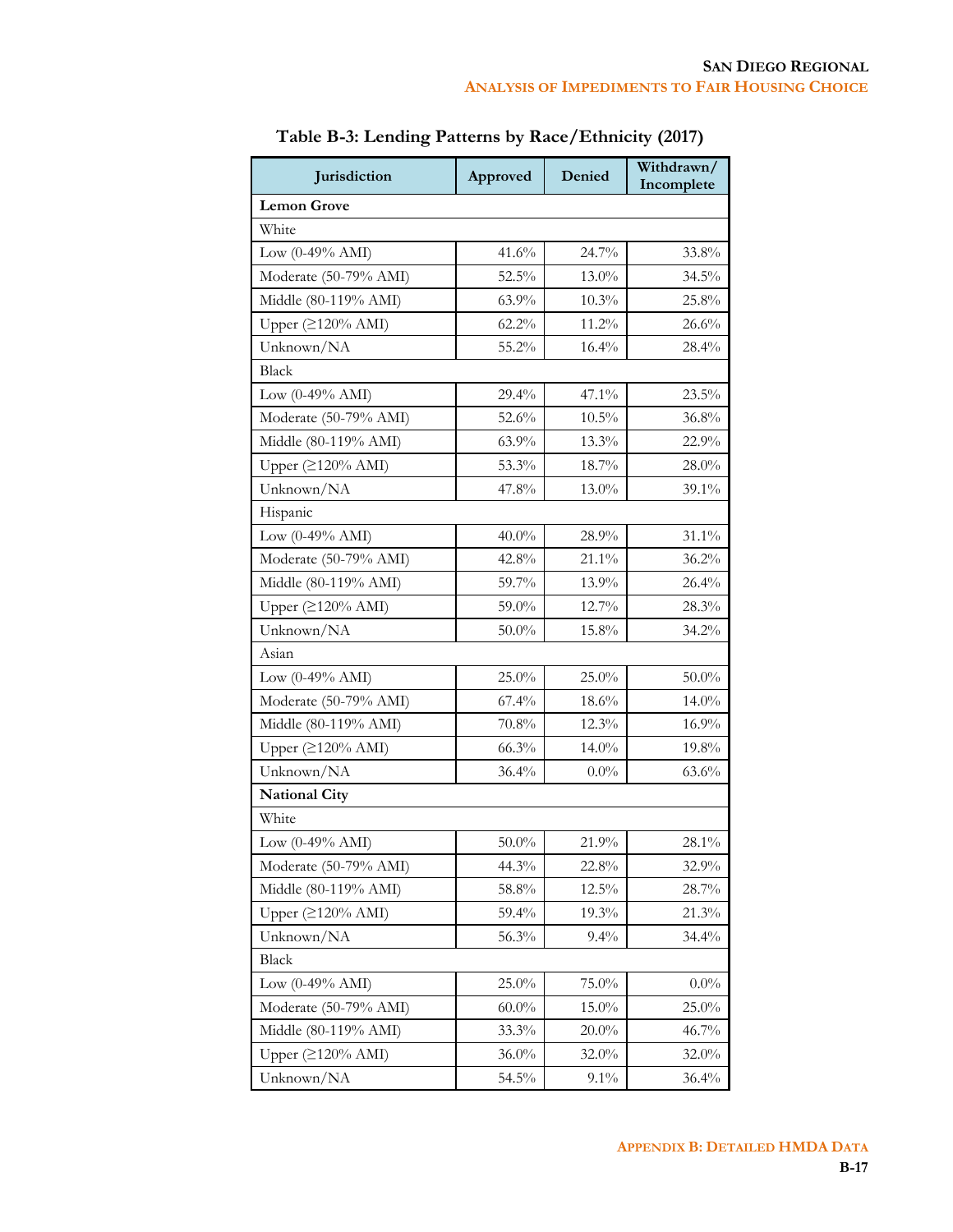| Jurisdiction                 | Approved | Denied   | Withdrawn/<br>Incomplete |
|------------------------------|----------|----------|--------------------------|
| Hispanic                     |          |          |                          |
| Low $(0-49\% \text{ AMI})$   | 31.3%    | 43.4%    | 25.3%                    |
| Moderate (50-79% AMI)        | 56.6%    | 17.5%    | 25.9%                    |
| Middle (80-119% AMI)         | 58.5%    | 14.8%    | 26.6%                    |
| Upper (≥120% AMI)            | $62.0\%$ | 15.4%    | 22.6%                    |
| Unknown/NA                   | 40.4%    | 17.5%    | 42.1%                    |
| Asian                        |          |          |                          |
| Low $(0-49\% \text{ AMI})$   | 12.5%    | 25.0%    | 62.5%                    |
| Moderate (50-79% AMI)        | $33.3\%$ | 33.3%    | 33.3%                    |
| Middle (80-119% AMI)         | 58.5%    | 17.1%    | 24.4%                    |
| Upper $(2120\% \text{ AMI})$ | 55.6%    | 13.9%    | 30.6%                    |
| Unknown/NA                   | 23.5%    | 17.6%    | 58.8%                    |
| Oceanside                    |          |          |                          |
| White                        |          |          |                          |
| Low $(0-49\% \text{ AMI})$   | 40.2%    | 30.6%    | 29.2%                    |
| Moderate (50-79% AMI)        | 56.2%    | $18.0\%$ | 25.8%                    |
| Middle (80-119% AMI)         | 95.1%    | 2.3%     | $2.5\%$                  |
| Upper (≥120% AMI)            | 68.4%    | $10.5\%$ | 21.1%                    |
| Unknown/NA                   | 59.0%    | $8.4\%$  | 32.6%                    |
| <b>Black</b>                 |          |          |                          |
| Low $(0-49\% \text{ AMI})$   | 41.7%    | 41.7%    | 16.7%                    |
| Moderate (50-79% AMI)        | 40.4%    | 34.0%    | 25.5%                    |
| Middle (80-119% AMI)         | 58.1%    | $20.0\%$ | 21.9%                    |
| Upper (≥120% AMI)            | 54.8%    | 21.7%    | 23.6%                    |
| Unknown/NA                   | 67.7%    | $3.2\%$  | 29.0%                    |
| Hispanic                     |          |          |                          |
| Low (0-49% AMI)              | $33.6\%$ | 37.3%    | 29.1%                    |
| Moderate (50-79% AMI)        | 44.3%    | $26.5\%$ | 29.2%                    |
| Middle (80-119% AMI)         | 61.9%    | 13.7%    | 24.4%                    |
| Upper $(2120\% \text{ AMI})$ | 66.3%    | $10.5\%$ | 23.2%                    |
| Unknown/NA                   | 59.8%    | 9.8%     | 30.5%                    |
| Asian                        |          |          |                          |
| Low $(0-49\% \text{ AMI})$   | $18.5\%$ | 37.0%    | 44.4%                    |
| Moderate (50-79% AMI)        | $46.0\%$ | 22.2%    | 31.7%                    |
| Middle (80-119% AMI)         | $61.5\%$ | 17.3%    | 21.2%                    |
| Upper $(\geq 120\%$ AMI)     | $62.4\%$ | 12.5%    | 25.1%                    |
| Unknown/NA                   | 66.7%    | 4.8%     | $28.6\%$                 |

**Table B-3: Lending Patterns by Race/Ethnicity (2017)**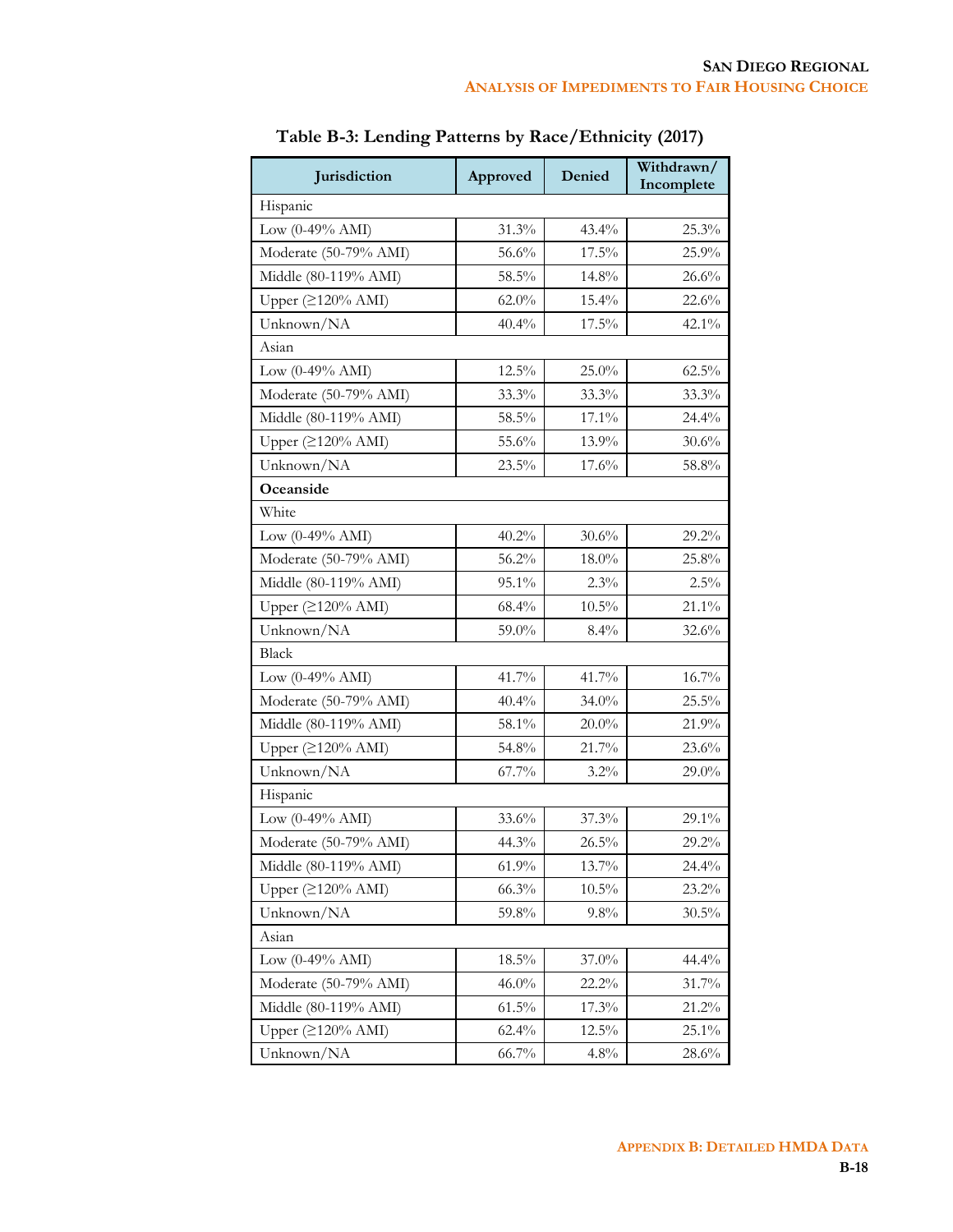| Jurisdiction                      | Approved | Denied   | Withdrawn/<br>Incomplete |
|-----------------------------------|----------|----------|--------------------------|
| Poway                             |          |          |                          |
| White                             |          |          |                          |
| Low (0-49% AMI)                   | 39.1%    | 37.0%    | 23.9%                    |
| Moderate (50-79% AMI)             | 52.8%    | 22.0%    | 25.2%                    |
| Middle (80-119% AMI)              | 66.7%    | 14.3%    | $19.0\%$                 |
| Upper (≥120% AMI)                 | 68.8%    | $10.7\%$ | 20.5%                    |
| Unknown/NA                        | 57.7%    | 15.4%    | 26.9%                    |
| <b>Black</b>                      |          |          |                          |
| Low $(0-49\% \text{ AMI})$        | $0.0\%$  | 100.0%   | $0.0\%$                  |
| Moderate (50-79% AMI)             | 33.3%    | $0.0\%$  | 66.7%                    |
| Middle (80-119% AMI)              | 71.4%    | $0.0\%$  | 28.6%                    |
| Upper $(2120% AMI)$               | 48.5%    | 30.3%    | 21.2%                    |
| Unknown/NA                        | $60.0\%$ | $0.0\%$  | $40.0\%$                 |
| Hispanic                          |          |          |                          |
| Low (0-49% AMI)                   | 36.4%    | 27.3%    | $36.4\%$                 |
| Moderate (50-79% AMI)             | 44.0%    | 24.0%    | 32.0%                    |
| Middle (80-119% AMI)              | 54.5%    | 20.5%    | 25.0%                    |
| Upper $(2120% AMI)$               | 56.0%    | 14.3%    | 29.7%                    |
| Unknown/NA                        | $70.0\%$ | $0.0\%$  | $30.0\%$                 |
| Asian                             |          |          |                          |
| Low (0-49% AMI)                   | 44.4%    | 33.3%    | 22.2%                    |
| Moderate (50-79% AMI)             | $50.0\%$ | 26.9%    | 23.1%                    |
| Middle (80-119% AMI)              | 59.6%    | $18.0\%$ | 22.5%                    |
| Upper (≥120% AMI)                 | $96.5\%$ | $1.0\%$  | $2.5\%$                  |
| Unknown/NA                        | 23.1%    | 30.8%    | 46.2%                    |
| San Diego                         |          |          |                          |
| White                             |          |          |                          |
| Low $(0-49% \text{ AMI})$         | 44.7%    | 29.0%    | 26.4%                    |
| Moderate (50-79% AMI)             | 54.4%    | $18.8\%$ | 26.8%                    |
| Middle (80-119% AMI)              | 64.0%    | 13.1%    | 22.9%                    |
| Upper $( \geq 120\% \text{ AMI})$ | 66.4%    | 11.4%    | 22.2%                    |
| Unknown/NA                        | 54.3%    | 14.3%    | 31.3%                    |
| <b>Black</b>                      |          |          |                          |
| Low $(0-49% \text{ AMI})$         | 31.1%    | 48.0%    | 20.9%                    |
| Moderate (50-79% AMI)             | 44.4%    | 27.8%    | 27.8%                    |
| Middle (80-119% AMI)              | 55.1%    | 18.6%    | $26.3\%$                 |
| Upper $(2120%$ AMI)               | $57.1\%$ | 18.9%    | 24.0%                    |
| Unknown/NA                        | 54.8%    | 13.6%    | 31.7%                    |

**Table B-3: Lending Patterns by Race/Ethnicity (2017)**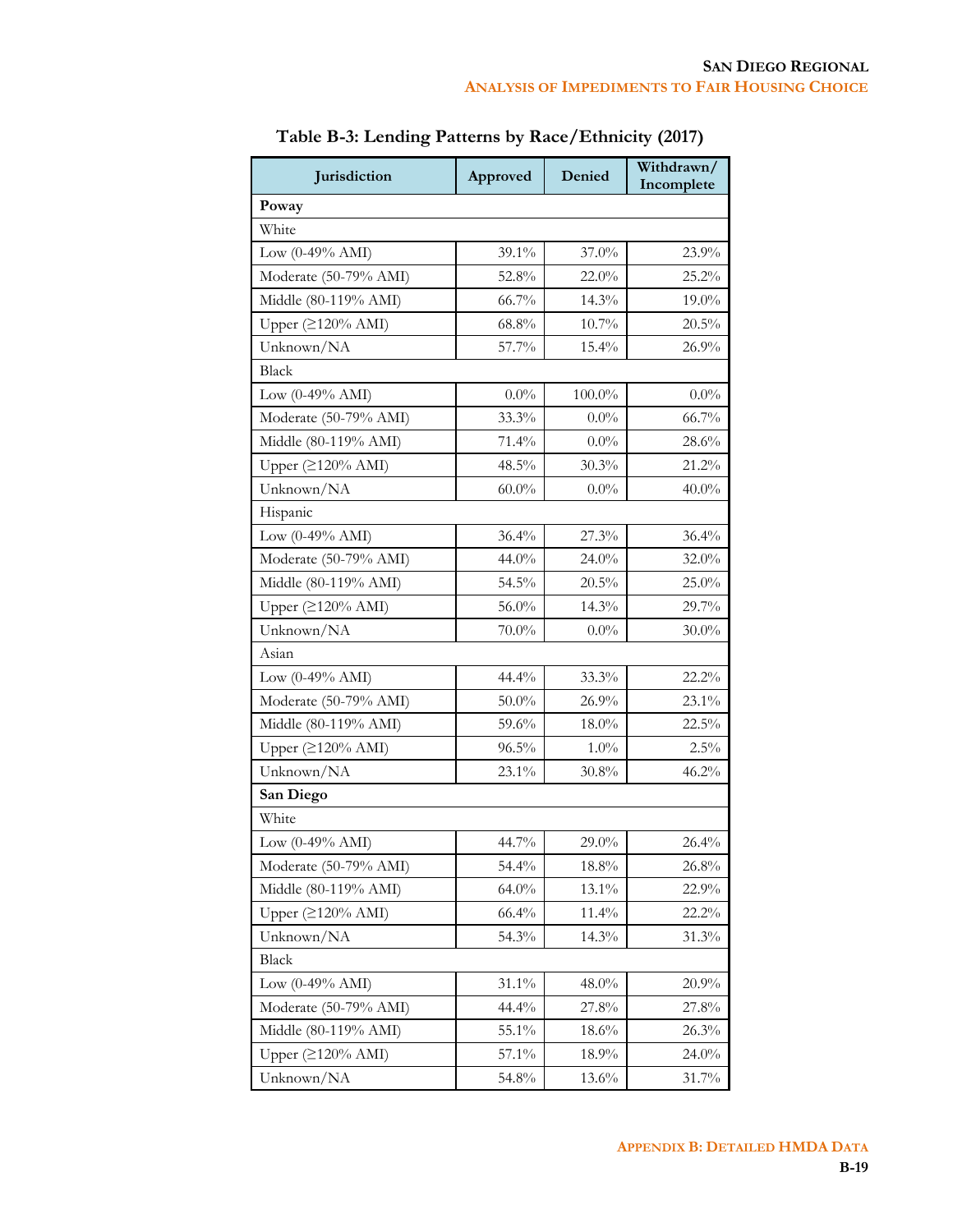| Jurisdiction                 | Approved | Denied   | Withdrawn/<br>Incomplete |
|------------------------------|----------|----------|--------------------------|
| Hispanic                     |          |          |                          |
| Low $(0-49\% \text{ AMI})$   | 31.6%    | 35.9%    | 32.5%                    |
| Moderate (50-79% AMI)        | 49.9%    | 23.1%    | 27.0%                    |
| Middle (80-119% AMI)         | 58.3%    | 15.9%    | 25.9%                    |
| Upper (≥120% AMI)            | $60.8\%$ | 14.2%    | 25.0%                    |
| Unknown/NA                   | 49.8%    | 14.0%    | 36.2%                    |
| Asian                        |          |          |                          |
| Low $(0-49\% \text{ AMI})$   | 34.1%    | 39.1%    | 26.9%                    |
| Moderate (50-79% AMI)        | 53.4%    | 21.3%    | 25.3%                    |
| Middle (80-119% AMI)         | 58.9%    | $16.0\%$ | 25.1%                    |
| Upper $(2120\% \text{ AMI})$ | 65.1%    | 11.3%    | 23.6%                    |
| Unknown/NA                   | 49.2%    | 11.4%    | 39.5%                    |
| San Marcos                   |          |          |                          |
| White                        |          |          |                          |
| Low $(0-49\% \text{ AMI})$   | 44.0%    | 28.8%    | 27.2%                    |
| Moderate (50-79% AMI)        | 51.5%    | $18.7\%$ | 29.8%                    |
| Middle (80-119% AMI)         | $65.5\%$ | 14.1%    | 20.4%                    |
| Upper (≥120% AMI)            | $68.5\%$ | $10.5\%$ | 21.0%                    |
| Unknown/NA                   | 54.9%    | 15.0%    | $30.1\%$                 |
| <b>Black</b>                 |          |          |                          |
| Low $(0-49\% \text{ AMI})$   | $50.0\%$ | $50.0\%$ | $0.0\%$                  |
| Moderate (50-79% AMI)        | $25.0\%$ | 25.0%    | $50.0\%$                 |
| Middle (80-119% AMI)         | 47.4%    | $10.5\%$ | 42.1%                    |
| Upper (≥120% AMI)            | $70.0\%$ | $10.0\%$ | $20.0\%$                 |
| Unknown/NA                   | 75.0%    | $0.0\%$  | 25.0%                    |
| Hispanic                     |          |          |                          |
| Low (0-49% AMI)              | 24.4%    | 41.5%    | 34.1%                    |
| Moderate (50-79% AMI)        | 43.2%    | $31.1\%$ | 25.8%                    |
| Middle (80-119% AMI)         | 55.5%    | $16.1\%$ | 28.4%                    |
| Upper $(2120\% \text{ AMI})$ | 58.0%    | 13.3%    | 28.7%                    |
| Unknown/NA                   | 52.0%    | 12.0%    | $36.0\%$                 |
| Asian                        |          |          |                          |
| Low $(0-49\% \text{ AMI})$   | 28.6%    | 28.6%    | 42.9%                    |
| Moderate (50-79% AMI)        | 44.7%    | 31.6%    | 23.7%                    |
| Middle (80-119% AMI)         | 57.1%    | 14.3%    | $28.6\%$                 |
| Upper $(\geq120\%$ AMI)      | 64.4%    | 13.7%    | 21.8%                    |
| Unknown/NA                   | 54.5%    | 18.2%    | 27.3%                    |

**Table B-3: Lending Patterns by Race/Ethnicity (2017)**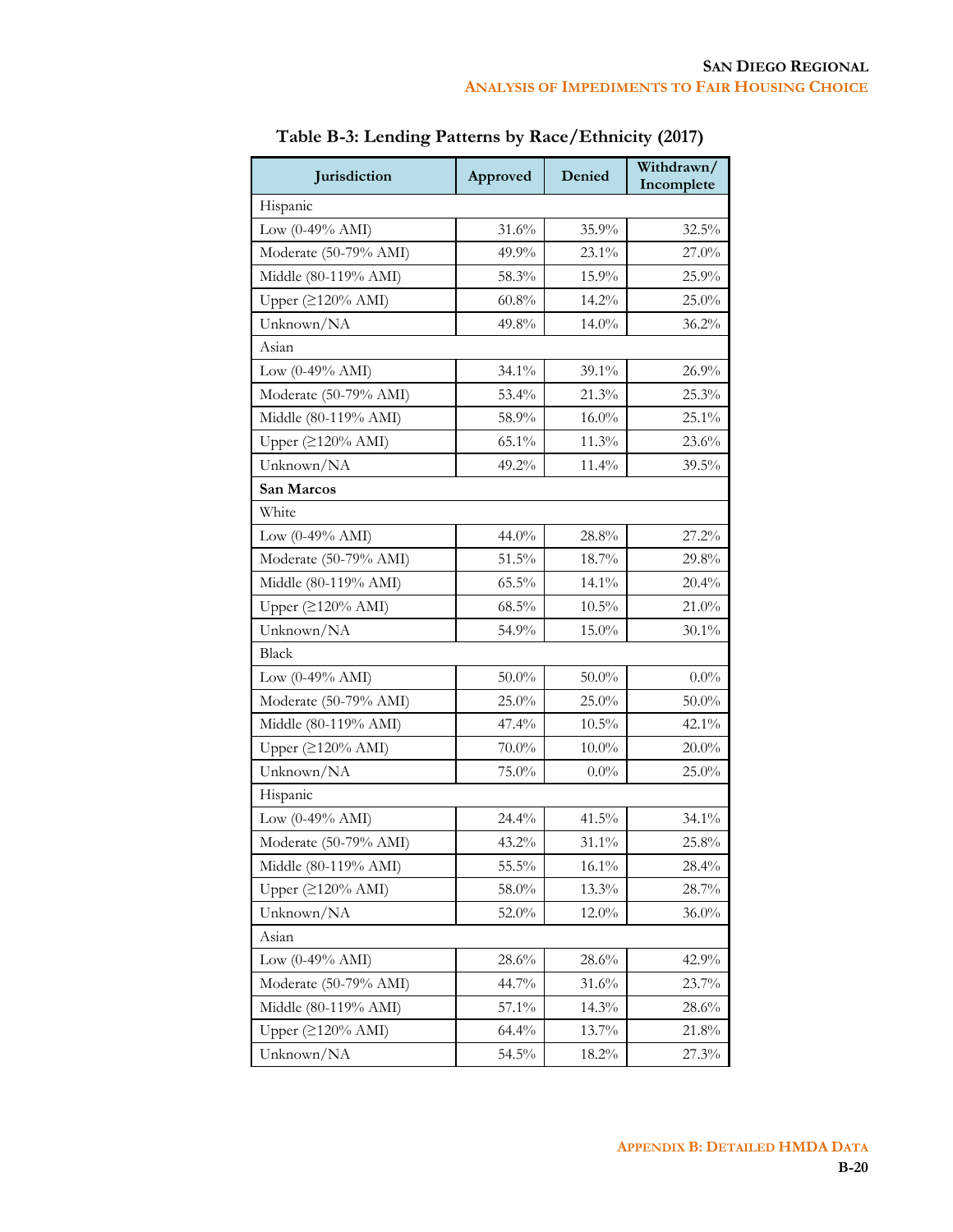| Jurisdiction                      | Approved | Denied   | Withdrawn/<br>Incomplete |
|-----------------------------------|----------|----------|--------------------------|
| Santee                            |          |          |                          |
| White                             |          |          |                          |
| Low $(0-49\% \text{ AMI})$        | 44.5%    | 31.3%    | 24.2%                    |
| Moderate (50-79% AMI)             | 53.3%    | 22.7%    | 23.9%                    |
| Middle (80-119% AMI)              | 68.2%    | $10.7\%$ | 21.1%                    |
| Upper (≥120% AMI)                 | 70.6%    | $9.7\%$  | 19.8%                    |
| Unknown/NA                        | 56.1%    | 14.0%    | 29.9%                    |
| <b>Black</b>                      |          |          |                          |
| Low $(0-49\% \text{ AMI})$        | $0.0\%$  | 100.0%   | $0.0\%$                  |
| Moderate (50-79% AMI)             | 36.4%    | 36.4%    | 27.3%                    |
| Middle (80-119% AMI)              | 69.6%    | 21.7%    | 8.7%                     |
| Upper $(2120% AMI)$               | 72.0%    | $12.0\%$ | $16.0\%$                 |
| Unknown/NA                        | $80.0\%$ | $0.0\%$  | $20.0\%$                 |
| Hispanic                          |          |          |                          |
| Low (0-49% AMI)                   | 41.7%    | 29.2%    | 29.2%                    |
| Moderate (50-79% AMI)             | 42.9%    | $30.2\%$ | 27.0%                    |
| Middle (80-119% AMI)              | 58.1%    | 17.1%    | 24.8%                    |
| Upper $(2120% AMI)$               | $66.5\%$ | 12.1%    | 21.4%                    |
| Unknown/NA                        | $61.5\%$ | 15.4%    | 23.1%                    |
| Asian                             |          |          |                          |
| Low (0-49% AMI)                   | $20.0\%$ | $60.0\%$ | $20.0\%$                 |
| Moderate (50-79% AMI)             | 52.6%    | 26.3%    | 21.1%                    |
| Middle (80-119% AMI)              | $70.0\%$ | $8.0\%$  | 22.0%                    |
| Upper (≥120% AMI)                 | 55.6%    | 12.1%    | 32.3%                    |
| Unknown/NA                        |          |          |                          |
| Solana Beach                      |          |          |                          |
| White                             |          |          |                          |
| Low $(0-49\% \text{ AMI})$        | 18.2%    | 54.5%    | 27.3%                    |
| Moderate (50-79% AMI)             | 38.9%    | 33.3%    | 27.8%                    |
| Middle (80-119% AMI)              | 57.1%    | 23.8%    | 19.0%                    |
| Upper $( \geq 120\% \text{ AMI})$ | 64.8%    | 9.6%     | 25.6%                    |
| Unknown/NA                        | 50.0%    | 28.6%    | 21.4%                    |
| <b>Black</b>                      |          |          |                          |
| Low $(0-49\% \text{ AMI})$        | $0.0\%$  | $0.0\%$  | $0.0\%$                  |
| Moderate (50-79% AMI)             | $0.0\%$  | $0.0\%$  | $0.0\%$                  |
| Middle (80-119% AMI)              | $0.0\%$  | $0.0\%$  | $0.0\%$                  |
| Upper $(2120% AMI)$               | $0.0\%$  | $0.0\%$  | $100.0\%$                |
| Unknown/NA                        | $0.0\%$  | $0.0\%$  | $0.0\%$                  |

**Table B-3: Lending Patterns by Race/Ethnicity (2017)**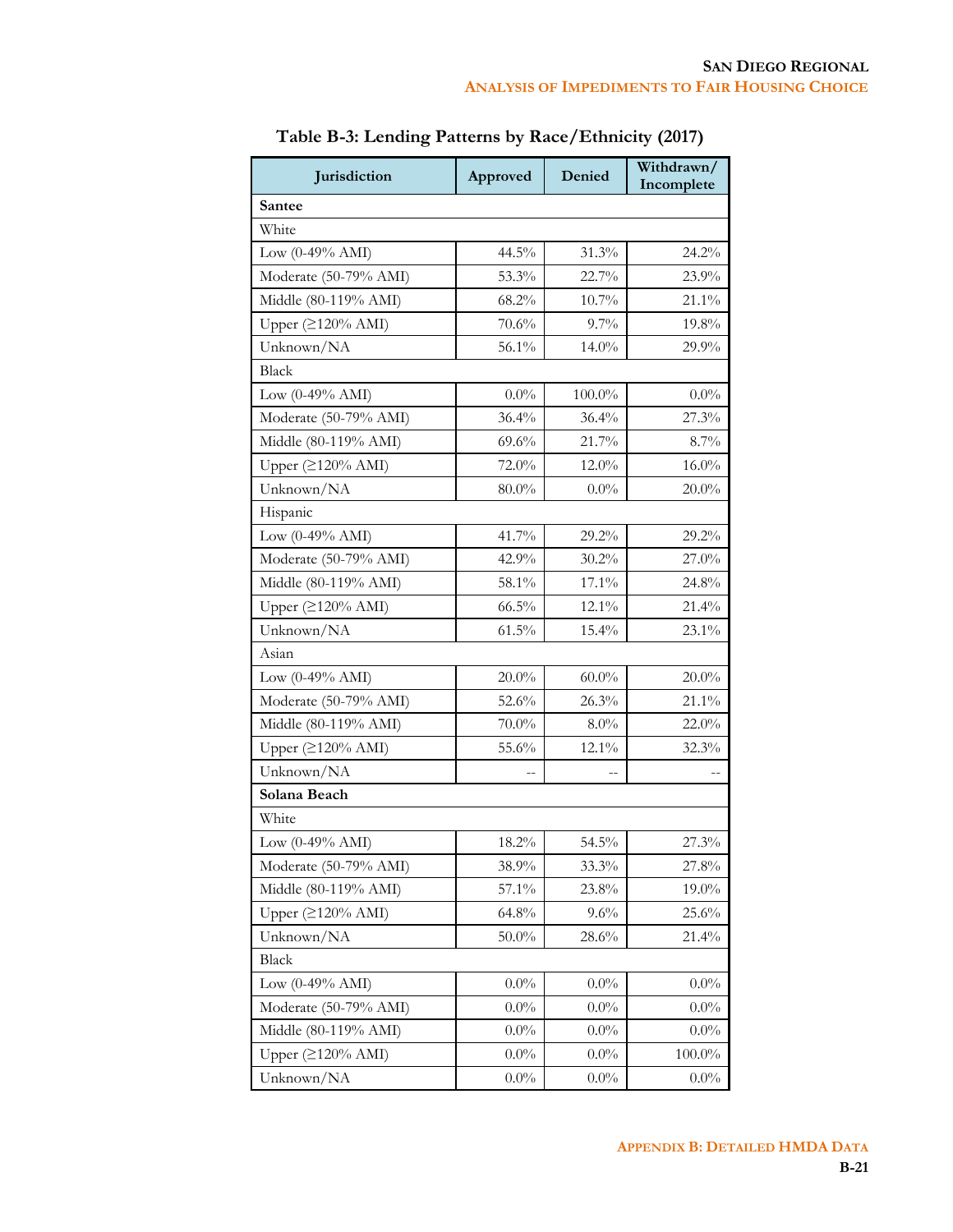| Jurisdiction                 | Approved  | Denied    | Withdrawn/<br>Incomplete |  |
|------------------------------|-----------|-----------|--------------------------|--|
| Hispanic                     |           |           |                          |  |
| Low $(0-49\% \text{ AMI})$   | $0.0\%$   | $0.0\%$   | $0.0\%$                  |  |
| Moderate (50-79% AMI)        | $0.0\%$   | $0.0\%$   | $100.0\%$                |  |
| Middle (80-119% AMI)         | 25.0%     | 75.0%     | $0.0\%$                  |  |
| Upper (≥120% AMI)            | 68.2%     | 13.6%     | 18.2%                    |  |
| Unknown/NA                   | $0.0\%$   | $0.0\%$   | $0.0\%$                  |  |
| Asian                        |           |           |                          |  |
| Low $(0-49% AMI)$            | $0.0\%$   | $100.0\%$ | $0.0\%$                  |  |
| Moderate (50-79% AMI)        | $100.0\%$ | $0.0\%$   | $0.0\%$                  |  |
| Middle (80-119% AMI)         | $0.0\%$   | $0.0\%$   | $100.0\%$                |  |
| Upper (≥120% AMI)            | $50.0\%$  | 12.5%     | 37.5%                    |  |
| Unknown/NA                   | $0.0\%$   | $0.0\%$   | $0.0\%$                  |  |
| Vista                        |           |           |                          |  |
| White                        |           |           |                          |  |
| Low $(0-49\% \text{ AMI})$   | 44.0%     | 27.5%     | 28.6%                    |  |
| Moderate (50-79% AMI)        | 50.5%     | 23.3%     | 26.3%                    |  |
| Middle (80-119% AMI)         | 61.5%     | 12.2%     | 26.3%                    |  |
| Upper (≥120% AMI)            | $68.8\%$  | $10.5\%$  | 20.7%                    |  |
| Unknown/NA                   | 56.7%     | 10.4%     | 32.8%                    |  |
| <b>Black</b>                 |           |           |                          |  |
| Low $(0-49\% \text{ AMI})$   | 25.0%     | $25.0\%$  | $50.0\%$                 |  |
| Moderate (50-79% AMI)        | 33.3%     | 25.0%     | 41.7%                    |  |
| Middle (80-119% AMI)         | 41.2%     | 23.5%     | 35.3%                    |  |
| Upper (≥120% AMI)            | $61.7\%$  | 18.3%     | $20.0\%$                 |  |
| Unknown/NA                   | 46.2%     | 7.7%      | 46.2%                    |  |
| Hispanic                     |           |           |                          |  |
| Low $(0-49% AMI)$            | 24.7%     | 42.5%     | 32.9%                    |  |
| Moderate (50-79% AMI)        | 45.6%     | 28.0%     | 26.4%                    |  |
| Middle (80-119% AMI)         | $61.1\%$  | 13.8%     | $25.1\%$                 |  |
| Upper (≥120% AMI)            | 62.9%     | 9.8%      | 27.3%                    |  |
| Unknown/NA                   | 55.8%     | 2.3%      | 41.9%                    |  |
| Asian                        |           |           |                          |  |
| Low $(0-49\% \text{ AMI})$   | 4.8%      | 61.9%     | 33.3%                    |  |
| Moderate (50-79% AMI)        | $40.0\%$  | 35.0%     | $25.0\%$                 |  |
| Middle (80-119% AMI)         | 64.1%     | 14.1%     | 21.8%                    |  |
| Upper $(2120\% \text{ AMI})$ | 63.9%     | 10.6%     | 25.5%                    |  |
| Unknown/NA                   | 38.5%     | 15.4%     | 46.2%                    |  |

**Table B-3: Lending Patterns by Race/Ethnicity (2017)**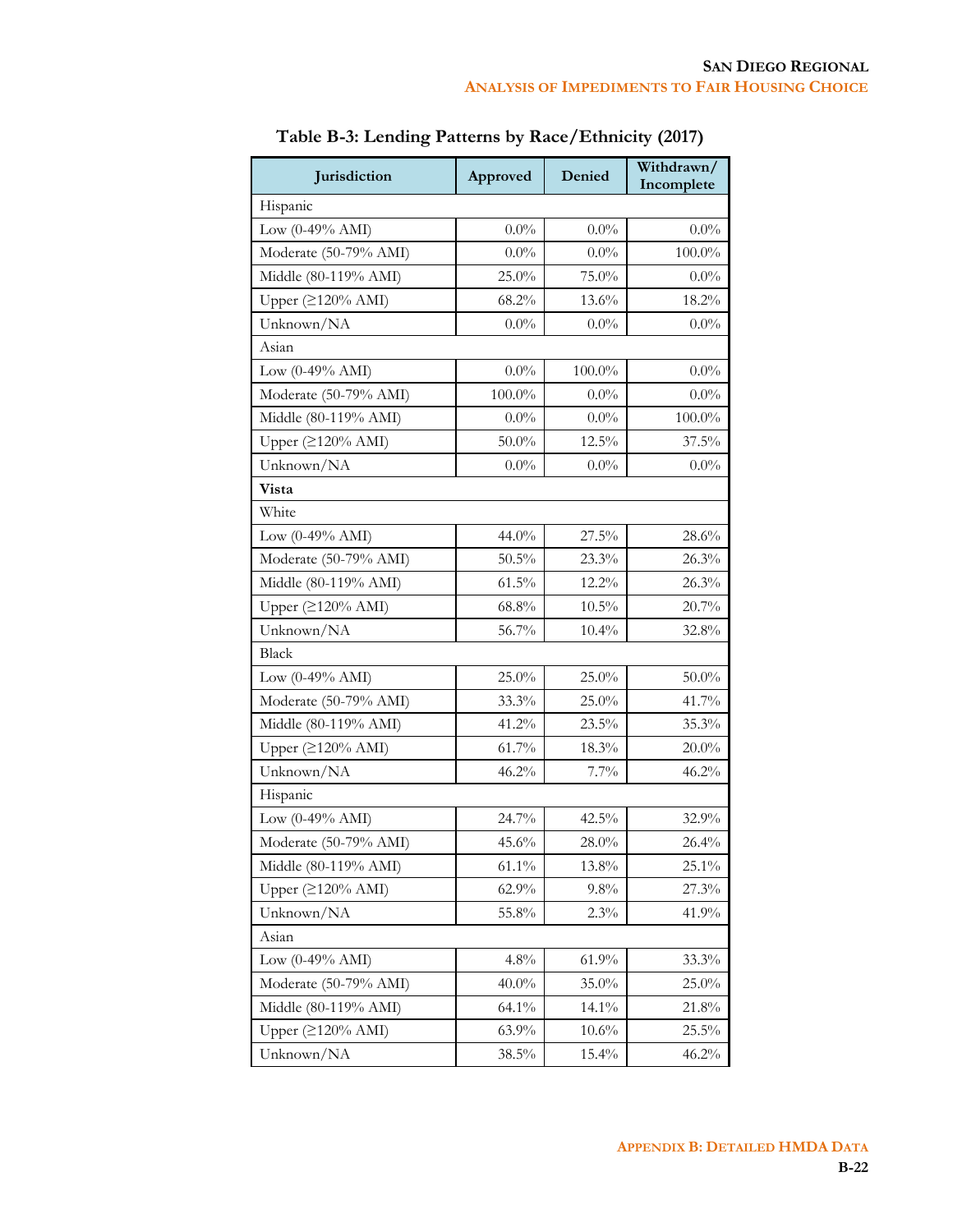| Jurisdiction                 | Approved | Denied   | Withdrawn/<br>Incomplete |
|------------------------------|----------|----------|--------------------------|
| <b>Unincorporated County</b> |          |          |                          |
| White                        |          |          |                          |
| Low $(0-49\% \text{ AMI})$   | $37.1\%$ | 33.0%    | 29.8%                    |
| Moderate (50-79% AMI)        | 53.0%    | 21.3%    | 25.7%                    |
| Middle (80-119% AMI)         | 62.9%    | 14.5%    | 22.5%                    |
| Upper $(2120\% \text{ AMI})$ | 66.5%    | 11.8%    | 21.7%                    |
| Unknown/NA                   | 57.8%    | 10.8%    | 31.4%                    |
| <b>Black</b>                 |          |          |                          |
| Low $(0-49\% \text{ AMI})$   | 27.3%    | 63.6%    | $9.1\%$                  |
| Moderate (50-79% AMI)        | 45.1%    | 33.3%    | 21.6%                    |
| Middle (80-119% AMI)         | 59.5%    | 15.9%    | 24.6%                    |
| Upper $(2120%$ AMI)          | 62.1%    | 20.5%    | $17.4\%$                 |
| Unknown/NA                   | 65.9%    | 4.5%     | 29.5%                    |
| Hispanic                     |          |          |                          |
| Low $(0-49\% \text{ AMI})$   | $25.9\%$ | 43.7%    | 30.4%                    |
| Moderate (50-79% AMI)        | 43.3%    | 23.8%    | 32.9%                    |
| Middle (80-119% AMI)         | 54.0%    | 15.3%    | 30.7%                    |
| Upper $(≥120% AMI)$          | $62.0\%$ | 15.0%    | 23.0%                    |
| Unknown/NA                   | 45.8%    | 15.3%    | 38.9%                    |
| Asian                        |          |          |                          |
| Low $(0-49\% \text{ AMI})$   | 21.7%    | 43.5%    | 34.8%                    |
| Moderate (50-79% AMI)        | $56.6\%$ | 20.8%    | 22.6%                    |
| Middle (80-119% AMI)         | 54.9%    | 20.6%    | 24.5%                    |
| Upper $(2120\% \text{ AMI})$ | $60.6\%$ | 13.7%    | 25.7%                    |
| Unknown/NA                   | 45.0%    | $20.0\%$ | 35.0%                    |
| San Diego County             |          |          |                          |
| White                        |          |          |                          |
| Low $(0-49\% \text{ AMI})$   | 41.6%    | 30.4%    | 27.9%                    |
| Moderate (50-79% AMI)        | 54.0%    | 19.9%    | $26.0\%$                 |
| Middle (80-119% AMI)         | $64.0\%$ | $13.1\%$ | 22.9%                    |
| Upper (≥120% AMI)            | 66.9%    | $11.2\%$ | 21.9%                    |
| Unknown/NA                   | $55.7\%$ | 13.1%    | 31.2%                    |
| Black                        |          |          |                          |
| Low $(0-49\% \text{ AMI})$   | 31.7%    | 49.2%    | 19.1%                    |
| Moderate (50-79% AMI)        | 45.2%    | 27.6%    | 27.2%                    |
| Middle (80-119% AMI)         | 57.5%    | 17.9%    | 24.6%                    |
| Upper $(2120\% \text{ AMI})$ | 59.5%    | 18.1%    | 22.5%                    |
| Unknown/NA                   | 58.8%    | 9.3%     | 31.9%                    |

| Table B-3: Lending Patterns by Race/Ethnicity (2017) |  |  |  |
|------------------------------------------------------|--|--|--|
|------------------------------------------------------|--|--|--|